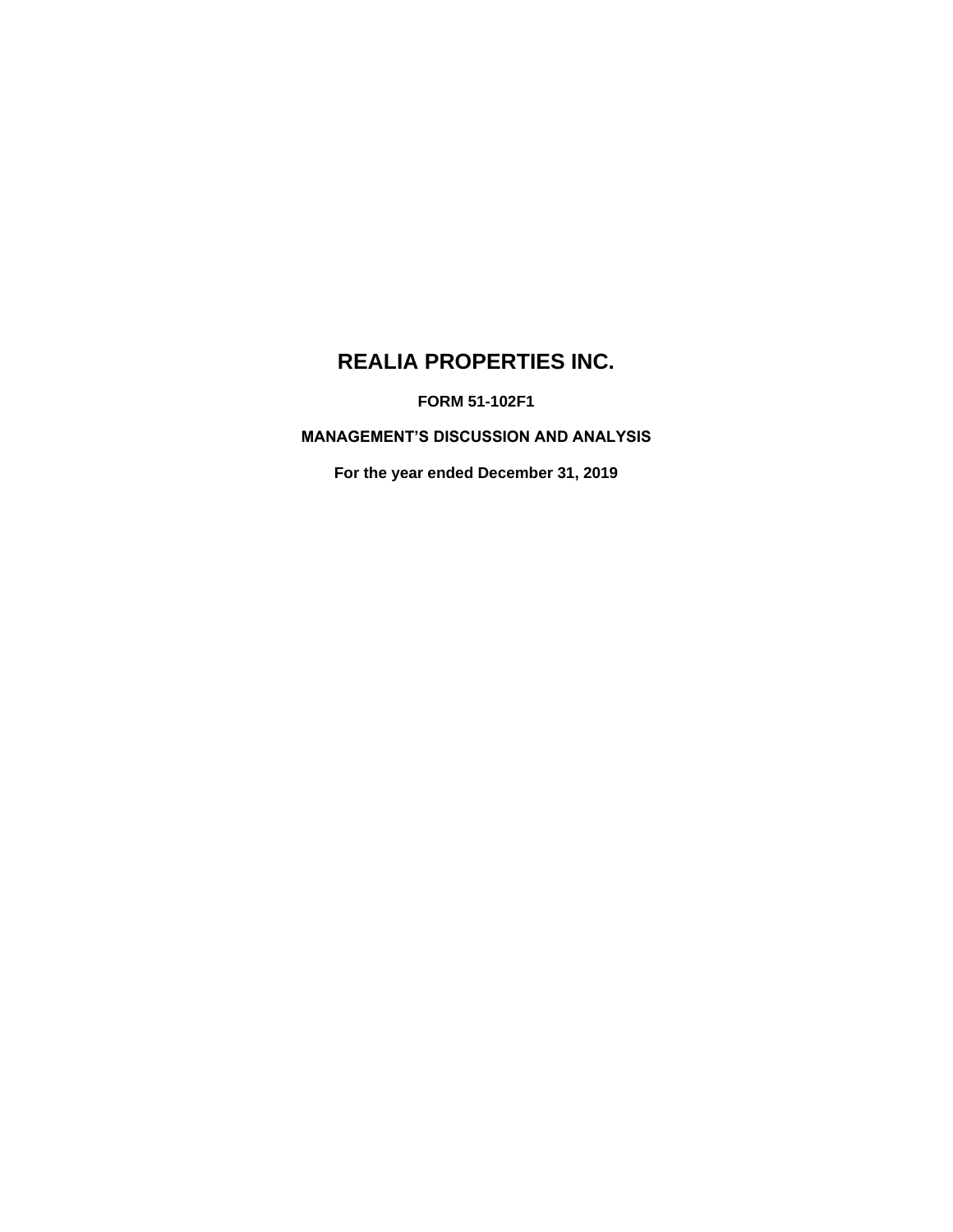# **Table of Contents**

| PROPERTY NET ASSET VALUES (NAV) AT COST COMPARED TO CURRENT MARKET |
|--------------------------------------------------------------------|
|                                                                    |
|                                                                    |
|                                                                    |
|                                                                    |
|                                                                    |
|                                                                    |
| SELECTED QUARTERLY INFORMATION - MOST RECENT EIGHT QUARTERS 10     |
|                                                                    |
|                                                                    |
|                                                                    |
|                                                                    |
|                                                                    |
|                                                                    |
|                                                                    |

<sup>\*</sup> Identical to Financial Statements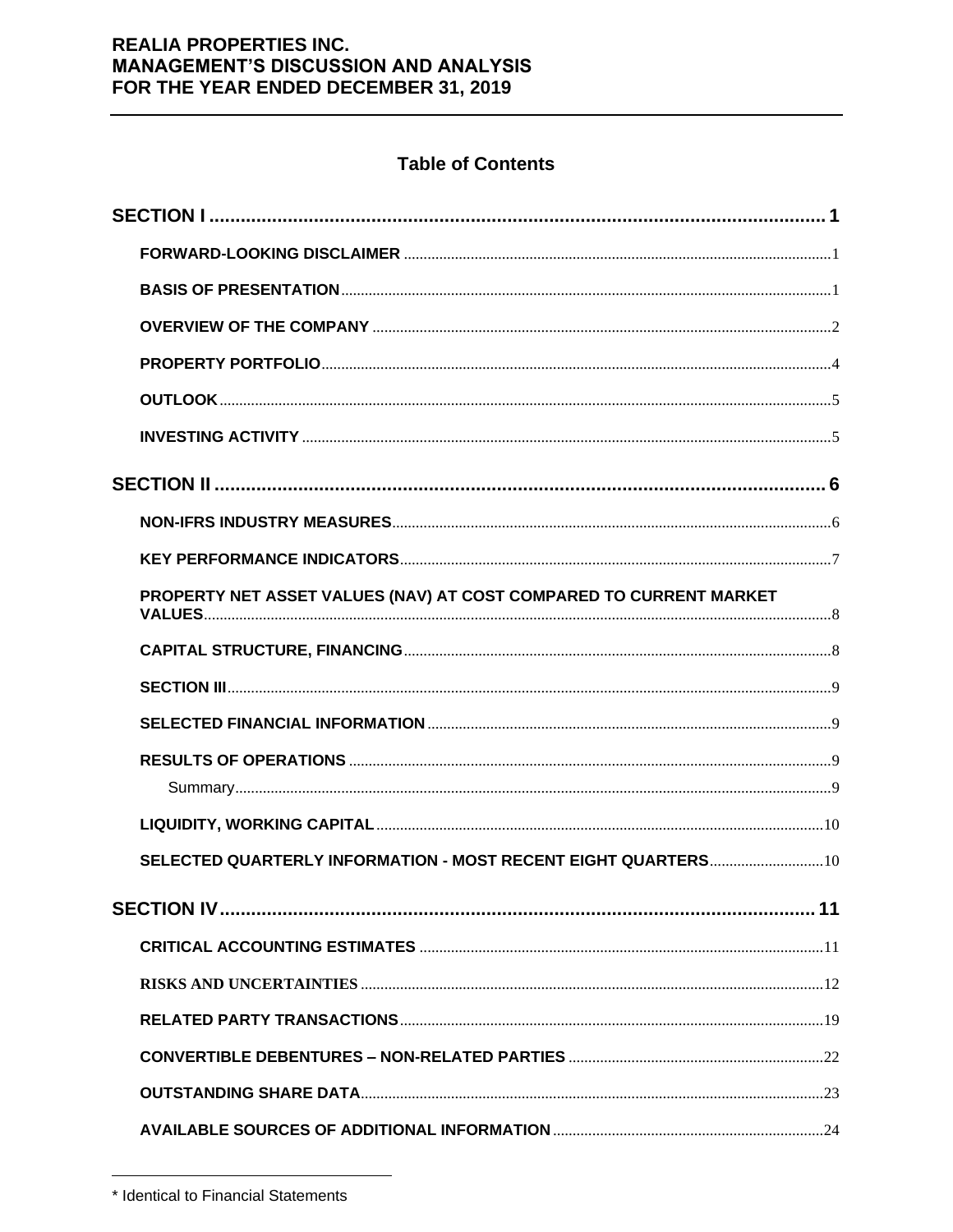# **SECTION I**

This Management's Discussion and Analysis ("MD&A") dated June 12, 2020 is in respect of the year ended December 31, 2019, and should be read in conjunction with the audited consolidated financial statements for the year ended December 31, 2019, together with the audited consolidated financial statements and appended notes and MD&A for the year ended December 31, 2018.

## **FORWARD-LOOKING DISCLAIMER**

This MD&A contains forward-looking statements with respect to Realia Properties Inc. (the "**Company**"), including statements that reflect management's expectations regarding the Company's real property assets, the Company's sources of funding, ongoing occupancy levels with respect to the Company's current real estate assets, the local economies in which the Company's real estate assets are located, ongoing capitalization rates and lease rates in such local economies. Wherever possible, words such as "anticipates," "will," "in the process of" and "on track to" or similar words or phrases have been used to identify such forward-looking statements. Such forward-looking statements are not historical facts, but instead reflect management's current beliefs, expectations and estimates based on information currently available to management. Such forward-looking statements include statements with respect to the potential value of the Company's assets, the Company's anticipated sources of funding, the general climate and growth of the local economies in which the Company's real estate assets are located, decreasing capitalization rates and increasing lease rates in such local economies.

Forward-looking statements are subject to significant risks, uncertainties and assumptions. Although management of the Company believes that the expectations represented in such forward-looking statements are reasonable, there can be no assurance that the expectations represented in such forwardlooking statements will prove to be correct. Some of the factors and risks which could affect future results and could cause results to differ materially from those expressed in the forward-looking statements contained herein include the impact of general economic conditions, industry conditions, interest rate fluctuations, changes in currency exchange rates, tax-related risk factors, governmental regulation, environmental risks competition from other industry participants, and the risk of fluctuation and variation in actual operating results, which variation may be material.

There can be no assurance that forward-looking statements will prove to be accurate, as actual events and future events could differ materially from those anticipated. Accordingly, readers should not place undue reliance on forward-looking statements. The forward looking-statements in this communication are made as of the date indicated above. The Company does not undertake any obligation to update any forwardlooking information or statements except as and to the extent required by applicable Canadian securities laws.

## **BASIS OF PRESENTATION**

Unless otherwise noted, all financial information has been prepared in accordance with International Financial Reporting Standards ("IFRS"). The financial information included in this MD&A for the year ended December 31, 2019 includes material information up to June 12, 2020. This MD&A should be read in conjunction with the Company's audited consolidated financial statements for the year ended December 31, 2019, available on SEDAR at [www.sedar.com.](http://www.sedar.com/)

All amounts presented in this MD&A are in Canadian dollars, unless otherwise noted.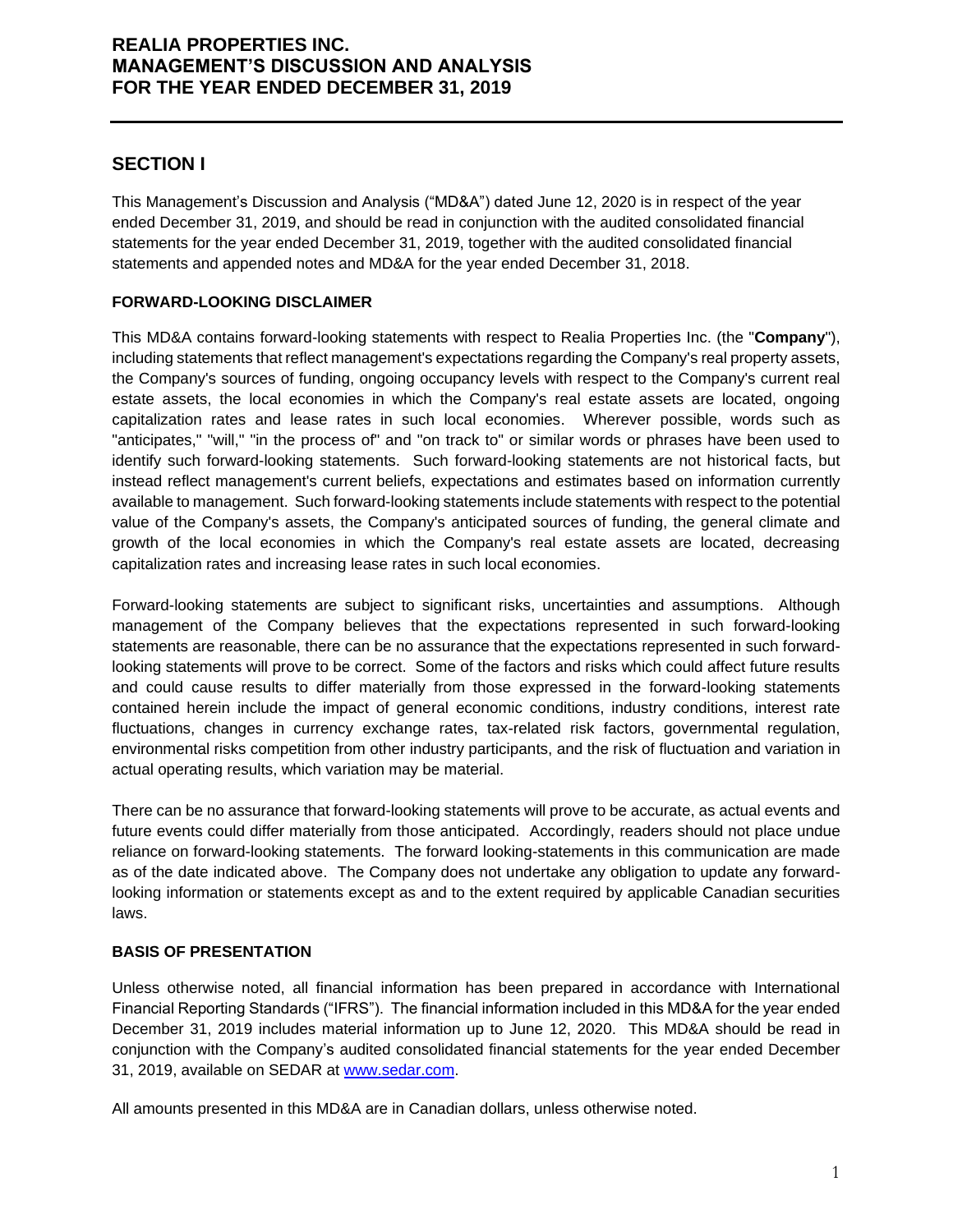### **OVERVIEW OF THE COMPANY**

Realia Properties Inc. (formerly "Titanstar Properties Inc." and "DPVC Inc.") was incorporated under the *Canada Business Corporations Act* on June 3, 2008 and is a real estate holding company trading on the TSX Venture Exchange (the "Exchange"). The Company issued share capital and commenced operations on June 30, 2008. On September 27, 2010, the Company's shareholders passed a special resolution approving a change in the Company's name from "DPVC Inc." to "TitanStar Properties Inc.". On January 9, 2019, the company's Board of Directors passed a resolution to change the Company's name from "TitanStar Properties Inc." to "Realia Properties, Inc." which was approved at the Annual General Meeting on June 3, 2019 and approved by the TSX Venture Exchange on October 10, 2019. In relation to the new corporate name, the Company has also introduced a new web address and updated its website. The Company can now be found at www.RealiaProperties.com.

As at December 31, 2019, the Company held a 100% beneficial interest in 116<sup>th</sup> Street Centre located in Indianapolis, Indiana, a 100% beneficial interest in Metro Gateway Shopping Center located in Phoenix, Arizona, and a 99% membership interest in Martin Downs NSC LLC, a partnership which holds registered title to Martin Downs Town Center located in Palm City, Florida.

The sole business of the Company is the ownership of real property interests, consistent with a wellestablished investment policy. The Company seeks to create a portfolio of stabilized income producing real estate assets in the United States with value to be maximized through the acquisition of well-positioned quality assets where management believes there will be room to improve occupancy and increase lease rates which will each contribute to value creation.

The focus is on necessity-based neighborhood shopping centers.

In prior reporting periods, the Company made the following investments, either directly or through a subsidiary, in its interests in joint ventures and associates:

• 50% interest in each of two Nevada limited partnerships, Deer Springs Crossing, LP ("DSC LP") and LV Loan Holdings, LP ("LVLH LP")

DSC LP owned certain lands located in Las Vegas, Nevada (the "Deer Springs Property" or "DSC") and LVLH LP owned a promissory note (with respect to a loan related to the Deer Springs Property) and certain related security documents (the "Deer Springs Note"). On January 10, 2018, the Company, along with its partner Juliet, sold a portion of DSC, and as of May 21, 2018, the Company and Juliet sold their remaining interests in DSC.

• 38.4% interest in a Delaware Limited Partnership, Blue Springs Partners LP ("BSP LP")

BSP LP was formed by the Company and RED Development, the managing partner, and completed its acquisition of a commercial retail property located in Blue Springs, Missouri (the "Adams Dairy Landing") in 2013. The Adams Dairy Landing property is a 279,934 square foot retail shopping center. On August 1, 2018, Adams Dairy Landing was foreclosed by its lender upon the controlling ownership partner deciding to give back the keys rather than cure the default.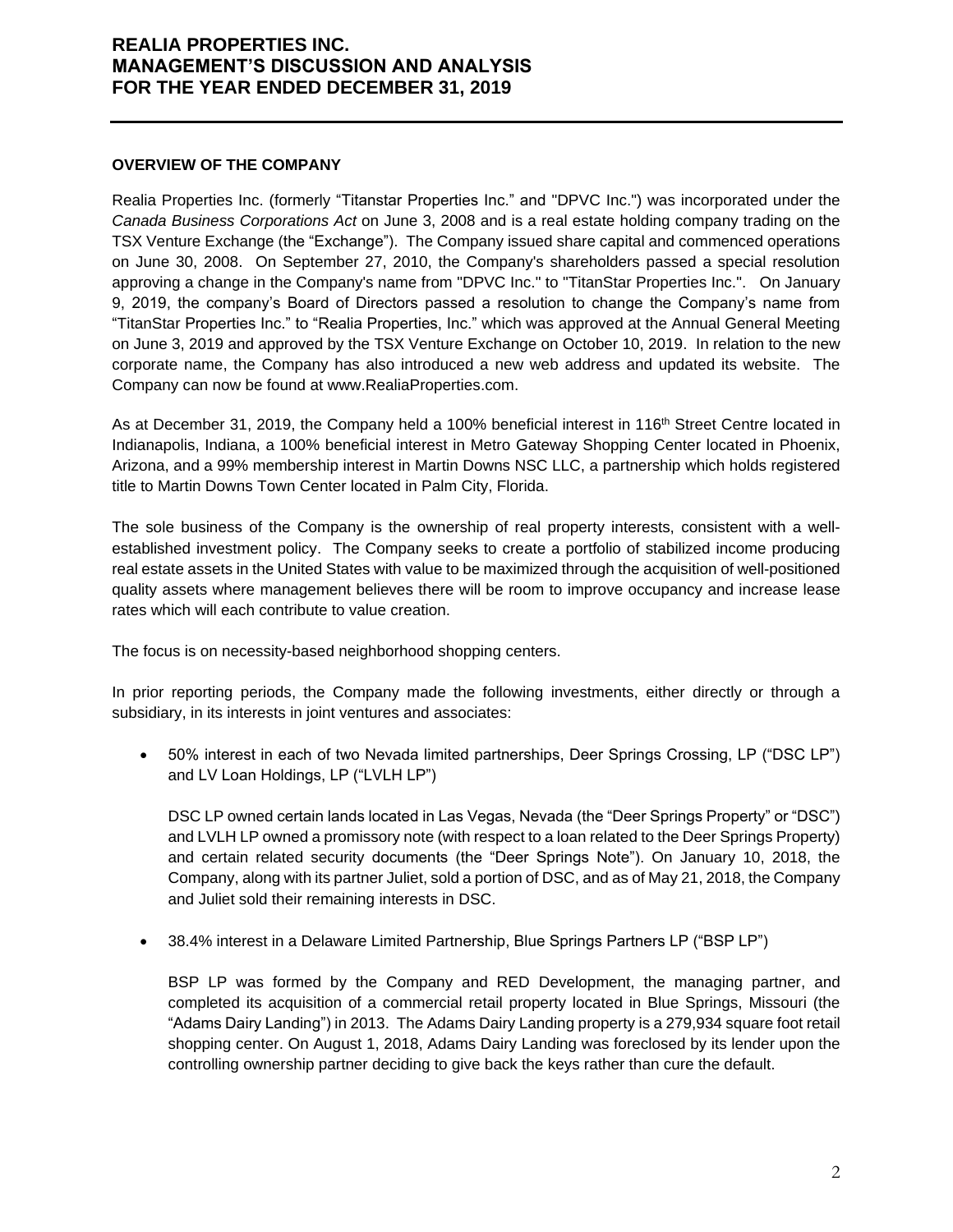• 99% beneficial interest in a Delaware LLC, Martin Downs NSC LLC

On September 2015, the Company purchased 49% ownership interest in Martin Downs NSC LLC, which holds Martin Downs Town Center ("Martin Downs"), a 36,252 square foot, 100% leased neighborhood retail shopping center located in Palm City, Florida. On August 31, 2018 and October 17, 2018, the Company acquired an additional 9% and 41% ownership interest in the property, respectively.

• 100% beneficial interest in a Nevada LLC, TSP Metro Gateway, LLC

TSP Metro Gateway, LLC was formed by the Company and completed its acquisition of a commercial retail property located in Phoenix, Arizona (the "Metro Gateway") in 2016. Metro Gateway is a 67,793 square foot retail shopping center. It is currently 100% leased.

• 100% beneficial interest in a Nevada LLC, TSP 116 Street, LLC

TSP 116th Street, LLC was formed by the Company and completed its acquisition of a commercial retail property located in Indianapolis, Indiana (the "116<sup>th</sup> Street") in 2016. 116<sup>th</sup> Street is a 44,854 square foot retail shopping center. It is currently 88% leased.

A detailed description of each property interest owned through subsidiaries or joint ventures of the group follows below.

On July 19, 2018, the Company announced that a Notice of Civil Claim has been filed with the Supreme Court of British Columbia by its former directors and certain entities owned by the former directors against the Company and certain of its current shareholders and directors with respect to an alleged breach of the Shareholder Agreement between the former directors of the Company and the Company; and an alleged breach of the Trade-Name License Agreement and the Domain Name License Agreement between the Company and a company owned by one of the former directors of the Company. On September 20, 2019, the Company settled the litigation. The settlement agreement provided, among other things, for a payment by the Company of approximately \$1.25 million to repay loans made by the former directors and to settle all claims. The settlement was made without any admission of liability.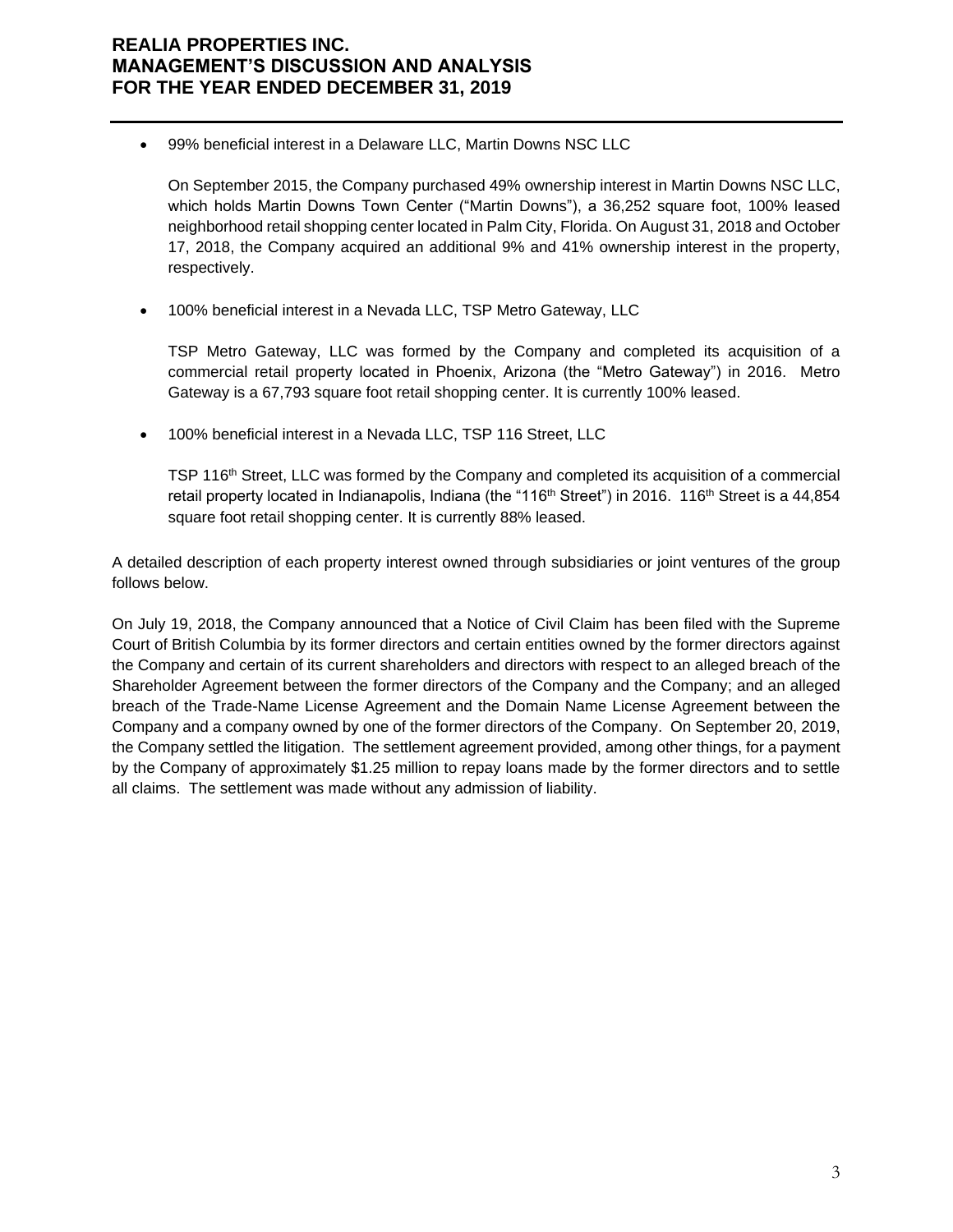### **PROPERTY PORTFOLIO**

#### **Overview**

As at December 31, 2019, the Company's real estate portfolio consisted of three properties. The details of each property as at the date of this MD&A are as follows:

| Property                                                                | <b>Date Acquired</b> | %    | Purchase<br>Price<br>$(USD)^{(1)}$ | Lot<br>Size<br>(acres) | <b>Gross</b><br>Leasable<br>Area<br>(sq ft) | Built/<br>renovated | <b>Major Tenants</b>                                                                    | Occupancy |
|-------------------------------------------------------------------------|----------------------|------|------------------------------------|------------------------|---------------------------------------------|---------------------|-----------------------------------------------------------------------------------------|-----------|
| Martin Downs <sup>(2)</sup><br><b>Town Center</b><br>(Palm City, FL)    | September 2015       | 99%  | 11.5 million $(3)$                 | 7.49                   | 36,252                                      | 2006                | • Panera Bread<br>$\cdot$ BB & T<br>• Sun Trust Bank<br>• Edward Jones                  | 100%      |
| Metro Gateway <sup>(4)</sup><br><b>Shopping Center</b><br>(Phoenix, AZ) | March 2016           | 100% | 9.1 million                        | 6.46                   | 73.146                                      | 1978/1986           | • Planet Fitness<br>• Laser Quest<br>• Dart Bar<br>• Domino's Pizza                     | 100%      |
| 116 <sup>th</sup> Street<br>Center $(5)$<br>(Indianapolis, IN)          | August 2016          | 100% | 9.825 million                      | 3.97                   | 44.839                                      | 2007/2008           | • Fred Astaire Dance<br>• Upland Brewing Co.<br>• Sylvan Learning<br>• Caliente Mexican | 88%       |

Notes:

(1) Subject to customary closing adjustments.

- (2) Martin Downs is owned directly by Martin Downs NSC LLC. The Company owns 99% beneficial interest through its subsidiary Realia Properties US.
- (3) The Company initially acquired its 49% ownership interest based on the purchase and sales agreement price of \$11.5MM. The acquisition of the additional 41% interest from Inovalis City Center Retail Fund was based on the \$11.5MM price per the PSA. The acquisition of the 9% was based on an agreed upon value of \$1.0MM.
- (4) Metro Gateway is owned directly by TSP Metro Gateway LLC, a Nevada LLC. The Company owns a 100% beneficial interest through its subsidiary, Realia US, Inc.
- (5) 116<sup>th</sup> Street is owned directly by TSP 116<sup>th</sup> Street, LLC, a Nevada LLC. The Company owns a 100% beneficial interest through its subsidiary, Realia Properties US

## *Martin Downs Town Center*

Martin Downs Town Center is a 36,252 square foot neighborhood retail shopping center located in Palm City, Florida, covering a total site area of 7.6 acres. The center was built in 2006 and as of the date of this MD&A is 100% leased, shadow anchored by a Publix supermarket. The center has a variety of retail tenants including Panera Bread, BB & T (Trust Company), Sun Trust Bank, Edward Jones, Dunkin' Donuts, Olympic Diner, Hokkaido Hibachi and Sushi, and others.

Pursuant to the terms of the acquisition, the sellers received US\$2.369 million in exchange for the Company's acquisition of an initial 49% interest in the joint venture. Consideration and closing costs for the acquisition were paid by issuing common shares of the Company. The property was independently appraised at US\$12.5 million and the transaction was concluded based on a property value of US\$11.5 million. Prior to the acquisition, the center was 90% owned by an affiliate of Inovalis, Inovalis City Center Retail Fund Inc. and 10% owned by Martin Downs GP LLC. The Company acquired its interest from Inovalis City Center Retail Fund Inc.

On August 31, 2018, the Company acquired an additional 9% ownership interest from Martin Downs GP LLC for \$1,302,000 (US\$1,000,000), which is still outstanding as at December 31, 2019.

On October 17, 2018, the Company acquired an additional 41% interest from Inovalis City Center Retail Fund Inc. The acquisition was a result of the Company exercising an option from the original 2015 Purchase and Sales agreement. In consideration for the acquisition cost of \$3,710,875, the Company issued 38,459,269 common shares as at February 22, 2019. As of October 17, 2018, the Company holds 99% in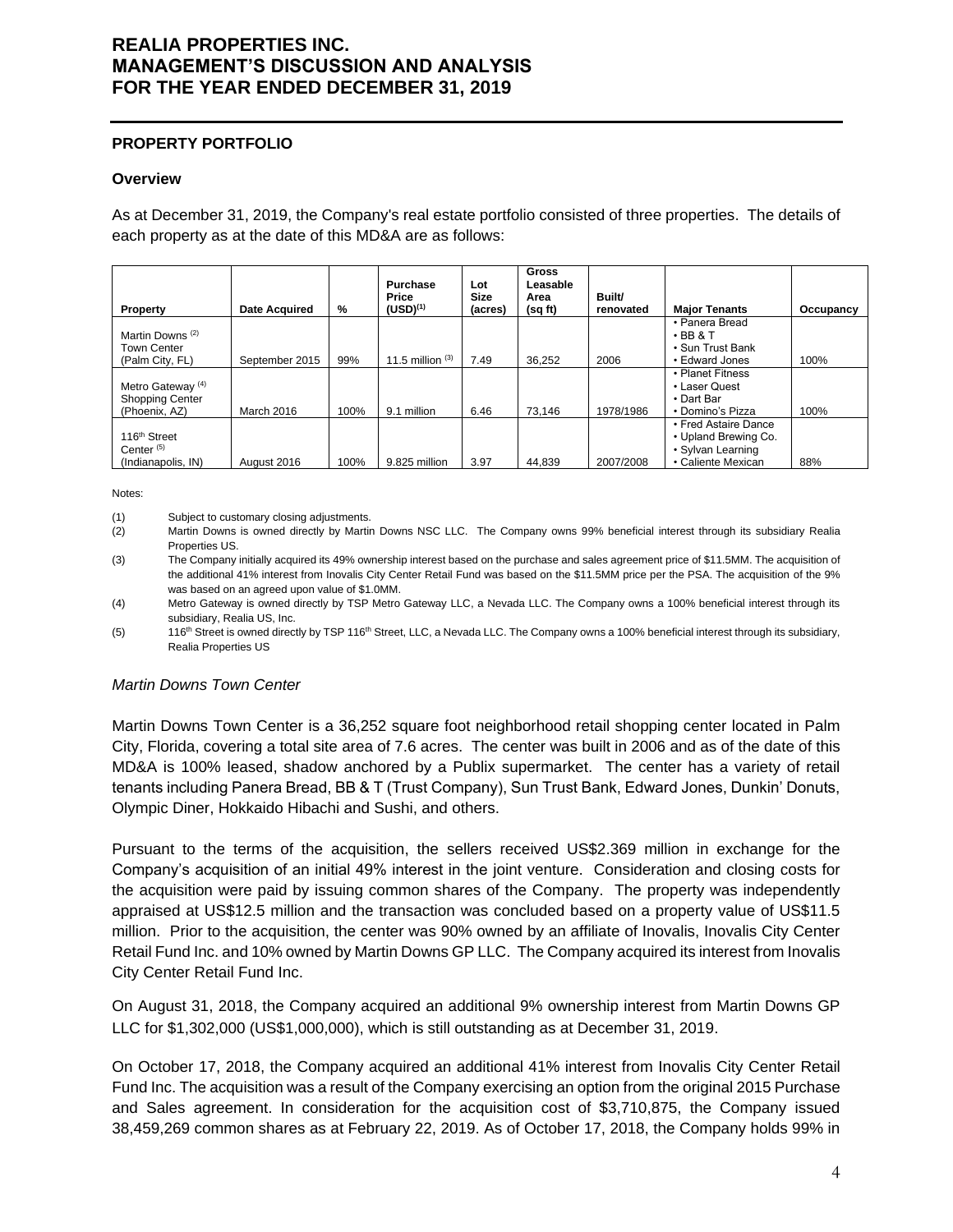Martin Downs NSC, LLC and therefore, is deemed to have acquired control and therefore begin to consolidate Martin Downs NSC, LLC at the time of the acquisition of the additional 41% interest.

Martin Downs Town Center is managed by NAI Southcoast at market management fees rates. These management fees are operating expenses recoverable from tenants.

### *Metro Gateway Shopping Center*

Metro Gateway is a 73,146 square foot community center located in Phoenix, Arizona on approximately 6.4 acres. As of the date of this MD&A is 100% leased. The well-located, stabilized shopping center is comprised of a complimentary mix of long-term leased tenants including Planet Fitness, Laser Quest and Dart Bar.

The acquisition cost of US\$9,100,000 was financed, in part, through a first mortgage deed of US\$6,080,000. The remainder of the acquisition cost was funded from proceeds of the convertible debenture private placement of an aggregate principal amount of \$4,500,000 of 8% convertible unsecured subordinated debentures.

Metro Gateway is managed by Mutual Property Advisors, at market management fees rates. The management fees are recorded as operating expenses and are recoverable from tenants.

### *116th Street Centre*

116th Street Centre is a 44,839 square foot retail center located in Indianapolis, Indiana on approximately 3.97 acres. As of the date of this MD&A it is 88% leased. The well-located, stabilized shopping center is comprised of a complimentary mix of long-term leased tenants including Sylvan Learning, Fred Astaire Dance Studio, Caliente Mexican Grill, Meridian Design Group and Upland Brewing Co. A number of initiatives are currently close to concluding to fill two recent vacancies of 2,335 and 1,696 square feet.

The acquisition cost of US\$9,825,000 was financed in part through a first mortgage of US\$6,975,750 with the remainder provided by US\$2,515,512 of proceeds from the sale of the Company's interests in Swanway and San Tan joint ventures, and the bridge loans provided 50% by TitanStar Finance Inc., a Company of which the former Chairman is a principal, and 50% by a private company owned by a former director of the Company.

116<sup>th</sup> Street Centre is managed by McCrea Property Group, at market management fees rates. The management fees are recorded as operating expenses and are recoverable from tenants.

## **OUTLOOK**

The Company owns interest in three neighborhood shopping centers. The Company anticipates selling a portion of its interest in the assets to repay the outstanding corporate debts as they come due.

### **INVESTING ACTIVITY**

No new investments or letters of intent were entered into during 2019.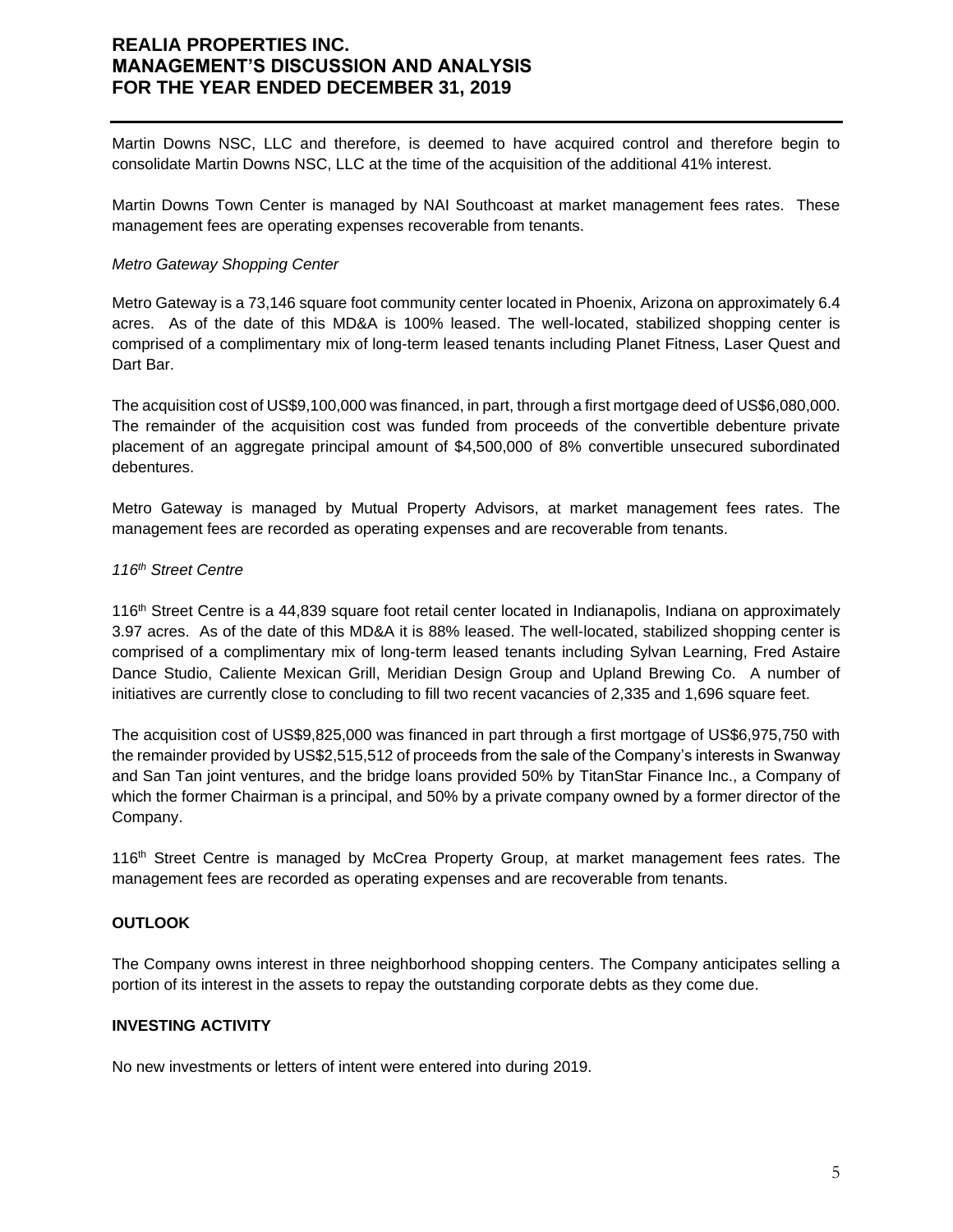## **SECTION II**

## **NON-IFRS INDUSTRY MEASURES**

The Company has included certain non-IFRS measures throughout this MD&A. Management believes that in addition to conventional measures prepared in accordance with IFRS, investors in the real estate industry use these non-IFRS financial measures to evaluate the Company's performance, ability to generate cash flows and financial condition. Accordingly, these non-IFRS financial measures are intended to provide additional information and should not be considered in isolation or as a substitute for performance measures prepared in accordance with IFRS. The non-IFRS financial measures do not have standardized meanings and may not be comparable to measures used by other issuers in the real estate industry or other industries. The non-IFRS financial measures noted in this MD&A are as follows and include definitions:

a) Adjusted Funds From Operations ("AFFO")

NOI less debt service loan reserves and non-recoverable operating expenses including owner's expenses.

b) AFFO Company

AFFO less cash cost of corporate debt and G & A expenses.

c) Debt Coverage Ratio

NOI divided by mortgage cost (principal and interest).

d) Debt to Gross Book Value

Principal balance of outstanding mortgage divided by original acquisition cost of properties.

e) Debt to Gross Book Value (Company)

All mortgage and corporate debt divided by original acquisition cost of properties.

f) Interest Coverage Ratio (Company)

NOI divided by all mortgage and corporate debt.

g) Net Asset Value Table (page 10)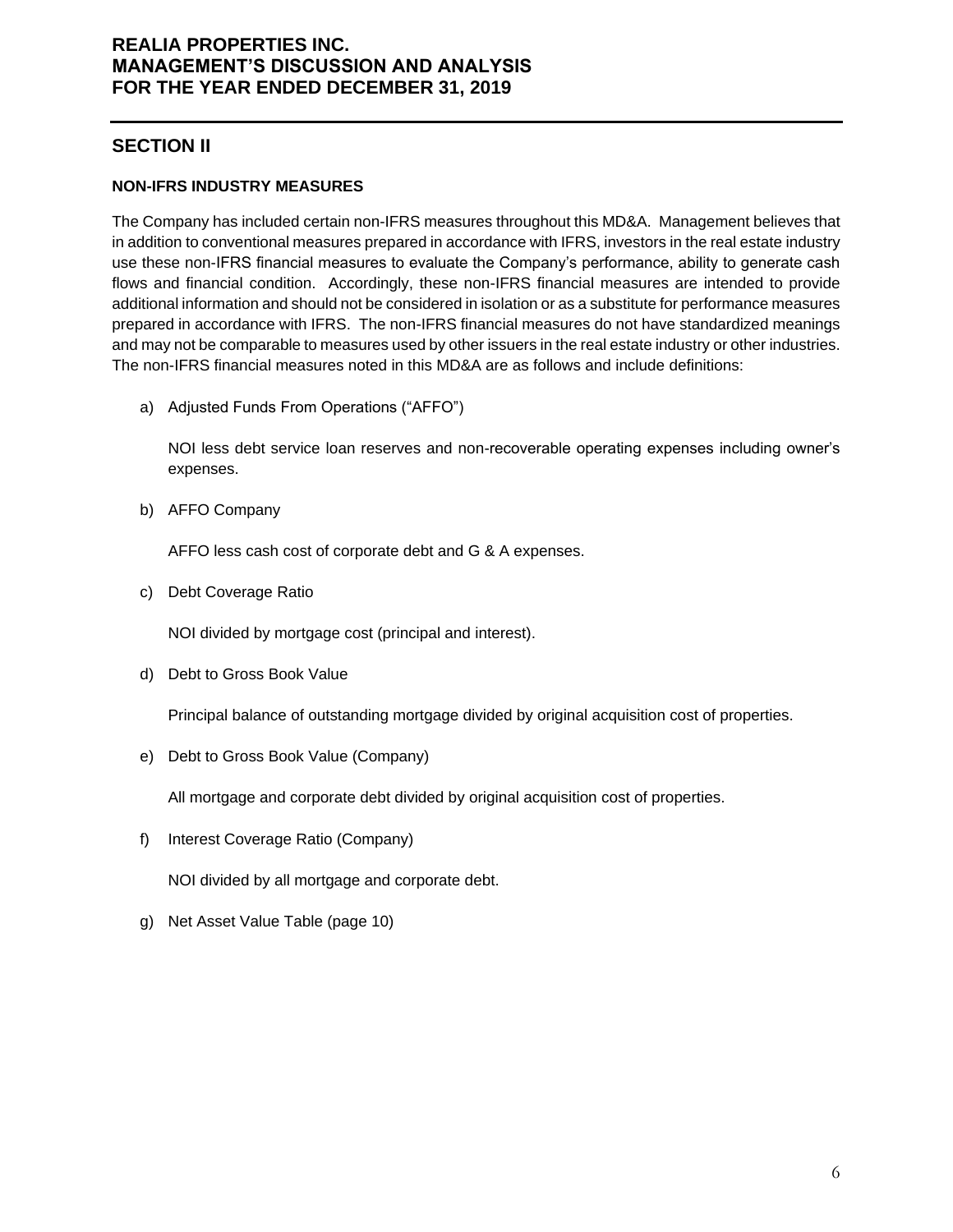### **KEY PERFORMANCE INDICATORS**

| Year ended December 31, 2019                                                     | <b>Martin</b><br><b>Downs</b> | Metro<br>Gateway | 116 <sup>th</sup><br><b>Street</b> | Corporate<br><b>Debt</b> | G&A        | <b>Total</b>            |
|----------------------------------------------------------------------------------|-------------------------------|------------------|------------------------------------|--------------------------|------------|-------------------------|
| <b>Property Related</b>                                                          |                               |                  |                                    |                          |            |                         |
| <b>NOI</b>                                                                       | 1,444,101                     | 1,060,599        | 942,529                            |                          |            | 3,447,229               |
| <b>AFFO</b>                                                                      | 351,413                       | 597,319          | 441,928                            |                          |            | 1,390,659               |
| Occupancy                                                                        | 100%                          | 100%             | 88%                                |                          |            | 97% (1)                 |
| Debt Coverage Ratio                                                              | 1.65                          | 1.92             | 1.62                               |                          |            | $1.71^{(1)}$            |
| % of Property Costs Recovered                                                    | 115%                          | 106%             | 90%                                |                          |            | 104% (1)                |
| Debt to Gross Book Value                                                         | 60%                           | 64%              | 68%                                |                          |            | 64% (1)                 |
| Weighted Average Lease Term to Maturity<br>(in years) (excludes renewal options) | 4.29                          | 3.33             | 4.12                               |                          |            | 3.77(1)                 |
| Mortgage Interest Rate                                                           | 7.08%                         | 5.55%            | 4.78%                              |                          |            | 5.82% (1)               |
| <b>Combined Property and Corporate</b>                                           |                               |                  |                                    |                          |            |                         |
| <b>NOI</b>                                                                       | 1,441,101                     | 1,060,599        | 942,529                            |                          |            | 3,447,229               |
| <b>AFFO</b>                                                                      | 351,413                       | 597,319          | 441,928                            | (620, 121)               | (747, 312) | 23,226                  |
| <b>AFFO Per Share</b>                                                            |                               |                  |                                    |                          |            | 0.00                    |
| Interest Coverage Ratio Property and<br>Corporate Debt                           |                               |                  |                                    |                          |            | 1.27                    |
| Debt to Gross Book Value                                                         |                               |                  |                                    |                          |            | 69% (1)                 |
| Weighted Average Interest Rate                                                   |                               |                  |                                    |                          |            | $6.55\%$ <sup>(1)</sup> |

(1) Weighted-average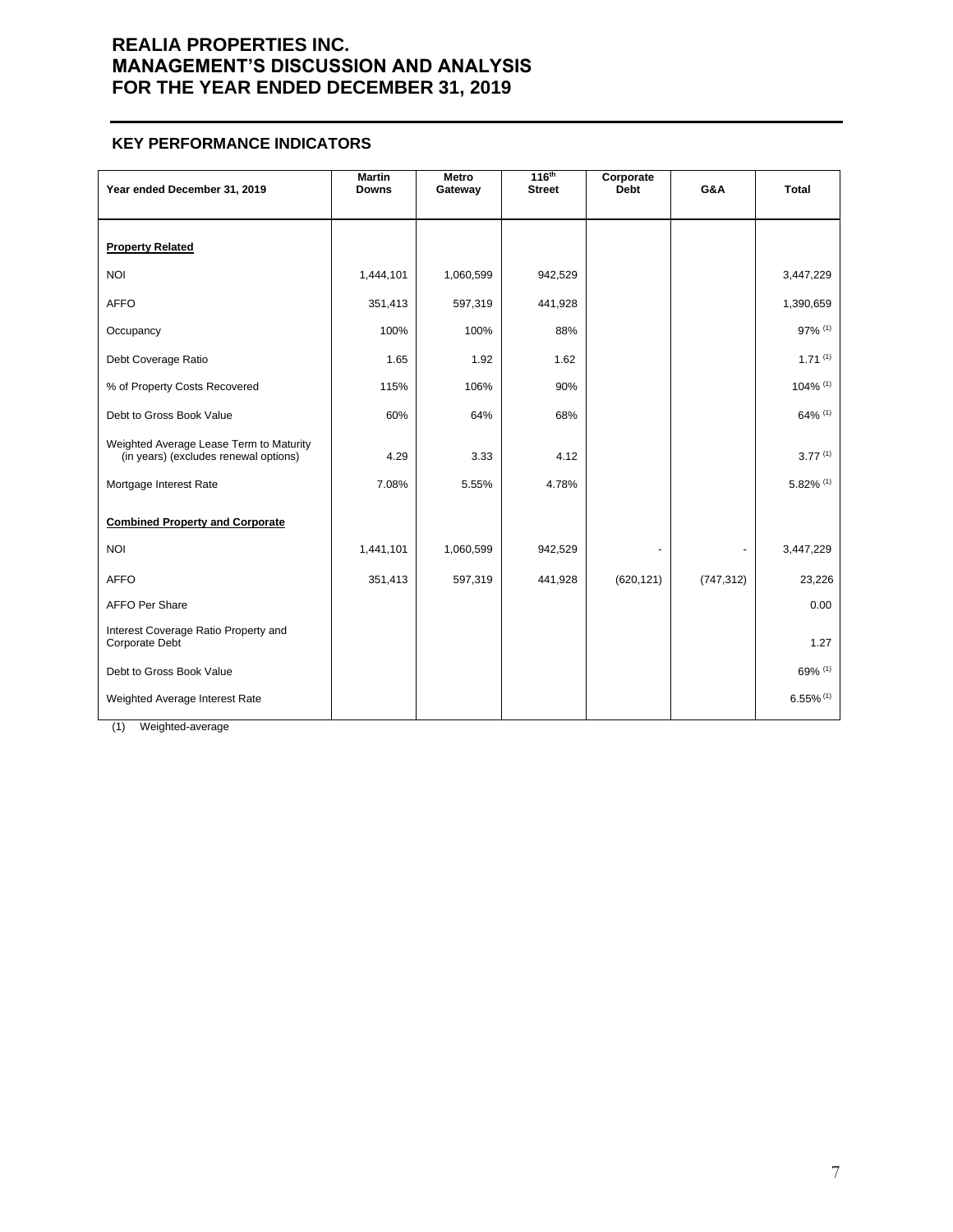## **PROPERTY NET ASSET VALUES (NAV) AT COST COMPARED TO CURRENT MARKET VALUES**

The Net Asset Value Table is intended to illustrate the change in value of properties since they were acquired, net of the face value of mortgages and non-property debt. The property cost is the contracted purchase price without adjustments for transaction costs, depreciation and amortization. These measures are not recognized measures under GAAP or IFRS but are intended to provide readers with guidance of the trend in the asset values of the properties and the net asset values after debt since acquisition on a simplified basis.

|                                   | <b>AT COST</b> |            |               |   |            |    | <b>AT VALUE</b> |   |                 |       |   |                 |            |                 |     |
|-----------------------------------|----------------|------------|---------------|---|------------|----|-----------------|---|-----------------|-------|---|-----------------|------------|-----------------|-----|
|                                   |                |            |               |   |            |    | @\$1.299        |   |                 |       |   |                 |            | @\$1.299        |     |
|                                   |                | Cost in    | %             |   | Cost in    |    | Cost in         |   | <b>Value in</b> | %     |   | <b>Value in</b> |            | <b>Value in</b> |     |
|                                   |                | US\$       | Own           |   | US\$       |    | CAD\$           |   | US\$            | Own   |   | US\$            |            | CAD\$           |     |
| Martin Downs \$                   |                | 11,500,000 | 0.990         | S | 11,385,000 | S  | 14,789,115      | S | 13,700,000      | 0.990 | S | 13,563,000      | l s        | 17,618,337      | (1) |
| Metro Gateway                     |                | 9,100,000  | 1.000         |   | 9,100,000  |    | 11,820,900      |   | 9.560.000       | 1.000 |   | 9,560,000       |            | 12,418,440      | (2) |
| 116th Street                      |                | 9.825.000  | 1.000         |   | 9,825,000  |    | 12,762,675      |   | 9.730.000       | 1.000 |   | 9,730,000       |            | 12,639,270      | (3) |
| <b>Total Cost and Valuel S</b>    |                | 30.425,000 |               |   | 30.310.000 | S  | 39,372,690      | S | 32.990.000      |       | S | 32,853,000      | $\sqrt{5}$ | 42,676,047      |     |
|                                   |                |            |               |   |            |    |                 |   |                 |       |   |                 |            |                 |     |
|                                   |                | Debt in    | $\frac{9}{6}$ |   | Debt in    |    | Cost in         |   | Debt in         | %     |   | Debt in         |            | Debt in         |     |
|                                   |                | US\$       | Own           |   | US\$       |    | CAD\$           |   | US\$            | Own   |   | US\$            |            | CAD\$           |     |
| Martin Downs \$                   |                | 9,000,000  | 0.990         | S | 8,910,000  | ١s | 11,574,090      | S | 8,985,000       | 0.990 | S | 8,895,150 \$    |            | 11,554,800      |     |
| <b>Metro Gateway</b>              |                | 5,822,974  | 1.000         |   | 5,822,974  |    | 7,564,043       |   | 5,811,733       | 1.000 |   | 5,811,733       |            | 7,549,441       |     |
| 116th Street                      |                | 6.737.989  | 1.000         |   | 6,737,989  |    | 8,752,648       |   | 6.699.384       | 1.000 |   | 6.699.384       |            | 8,702,500       |     |
| <b>Total Real Estate Debti \$</b> |                | 21,560,963 |               | S | 21,470,963 | S  | 27,890,781      | S | 21,496,117      |       | S | 21,406,267      | S          | 27,806,741      |     |
|                                   |                |            |               |   |            |    |                 |   |                 |       |   |                 |            |                 |     |
| Real estate leverage              |                |            |               |   | 70.84%     |    | 70.84%          |   |                 |       |   | 65.16%          |            | 65.16%          |     |
|                                   |                |            |               |   |            |    |                 |   |                 |       |   |                 |            |                 |     |
| <b>Total Non-Real Estate Debt</b> |                |            |               |   |            |    | 5,961,723       |   |                 |       |   |                 |            | 5,961,723       |     |
| <b>NAV</b>                        |                |            |               |   |            | S  | 5,520,186       |   |                 |       |   |                 | S          | 8,907,583       |     |
|                                   |                |            |               |   |            |    |                 |   |                 |       |   |                 |            |                 |     |
| Shares outstanding                |                |            |               |   |            |    | 255, 221, 137   |   |                 |       |   |                 |            | 255, 221, 137   |     |
|                                   |                |            |               |   |            |    |                 |   |                 |       |   |                 |            |                 |     |
| <b>NAV per share</b>              |                |            |               |   |            | s  | 0.02163         |   |                 |       |   |                 | S          | 0.03490         |     |

Market values are based on management estimates unless appraisal values are referenced.

(1) US\$13,700,000 per NAI Southcoast Broker Opinion of Value dated April 8, 2020.

(2) US\$9,560,000 per CBRE summary valuation dated March 25, 2020.

(3) US\$9,730,000 per CBRE In-Place Analysis dated March 18, 2020.

#### **CAPITAL STRUCTURE, FINANCING**

The Company's objectives when managing capital of \$38,919,212 (2018 - \$43,563,143), which is share capital, contributed surplus, equity component of convertible debentures, accumulated other comprehensive income, deficit, notes payable, mortgages payable, due to related parties, convertible debentures and long-term debt, are to safeguard its ability to continue as a going concern, so that it can continue to provide returns for shareholders and benefits for other stakeholders, and to provide an adequate return to shareholders by pricing products and services commensurately with the level of risk.

The Company sets the amount of capital in proportion to risk. The Company manages the capital structure and makes adjustments to it in light of changes in economic conditions and the risk characteristics of the underlying assets. In order to maintain or adjust the capital structure, the Company may adjust the amount of dividends paid to shareholders, return capital to shareholders, issue new common shares, or sell assets to reduce debt.

The Company monitors capital from time-to-time using a variety of measures. Monitoring procedures are typically performed as a part of the overall management of the Company's operations. The Company's strategy during the period, which was unchanged from the prior period, was to maintain its ability to secure access to financing at a reasonable cost. The requirements and terms of sources of capital cannot be predicted and change in ways the Company cannot predict.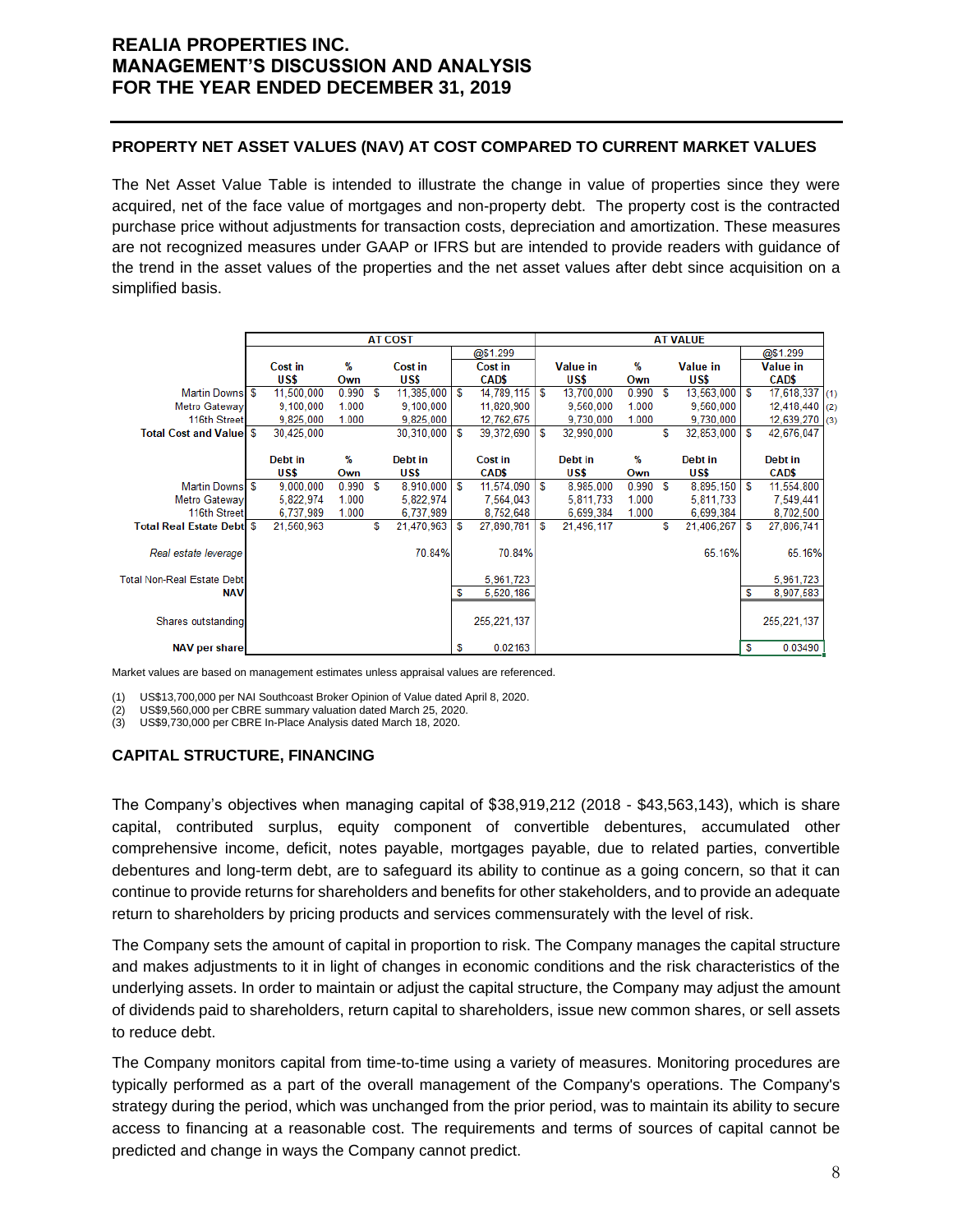# **SECTION III**

## **SELECTED FINANCIAL INFORMATION**

A summary of selected financial information for the year ended December 31, 2019 and December 31, 2018 is as follows:

|                                                | Year ended        | Year ended        |
|------------------------------------------------|-------------------|-------------------|
|                                                | December 31, 2019 | December 31, 2018 |
| Rental income and recoveries                   | 4.691.412<br>S.   | 2,940,774         |
| Share of loss of joint ventures and associates |                   | 109.540           |
| Net income (loss)                              | (2,325,678)       | 1,743,259         |
| Comprehensive income (loss)                    | (1,854,076)       | (593, 202)        |
| Net income (loss) per share, basic and diluted | (0.01)            | 0.01              |
| Total assets                                   | 40,353,602        | 45.107.095        |
| Working capital deficiency                     | (17,695,239)      | (12, 233, 180)    |

The Company experienced a higher rental income and recoveries, a higher net loss, and a higher working capital deficiency in the year ended December 31, 2019 than in the comparable period in December 31, 2018 as a result of consolidating Martin Downs since October 2018. The increase in comprehensive loss and decrease in total assets is mostly due to the weakening of the Canadian dollars (2019 – 1.299 vs 2018  $-1.3637$ ).

## **RESULTS OF OPERATIONS**

## **Summary**

A summary of selected financial information for the year ended December 31, 2019 and December 31, 2018 is as follows:

|                                                    | Year ended<br>December 31, 2019 | Year ended<br>December 31, 2018 |
|----------------------------------------------------|---------------------------------|---------------------------------|
| Revenue:                                           |                                 |                                 |
| Rental income and recoveries (1)                   | \$<br>4,691,412                 | \$<br>2,940,774                 |
| Property operating expenses:                       |                                 |                                 |
| Operating and leasing expenses (1)                 | (1,537,378)                     | (951, 862)                      |
| Earnings from property operations                  | 3,154,034                       | 1,988,912                       |
| Other revenues (expenses):                         |                                 |                                 |
| General and administrative (2)                     | (747, 312)                      | (661, 731)                      |
| Depreciation and amortization (1)                  | (1,766,804)                     | (1, 137, 073)                   |
| Share of loss of joint ventures and associates (3) |                                 | 109,540                         |
| Net finance costs $(4)$                            | (2,591,296)                     | (1,787,610)                     |
| Gain on settlement of financial liabilities (5)    |                                 | 18,324                          |
| Gain on debt extinguishment                        |                                 | 222,510                         |
| Loss on settlement of dispute                      | (411, 626)                      |                                 |
| Foreign exchange gain (6)                          | 37,326                          | 2,990,387                       |
|                                                    | (5,479,712)                     | (245, 563)                      |
| Income (loss) for the year                         | (2,325,678)                     | 1,743,259                       |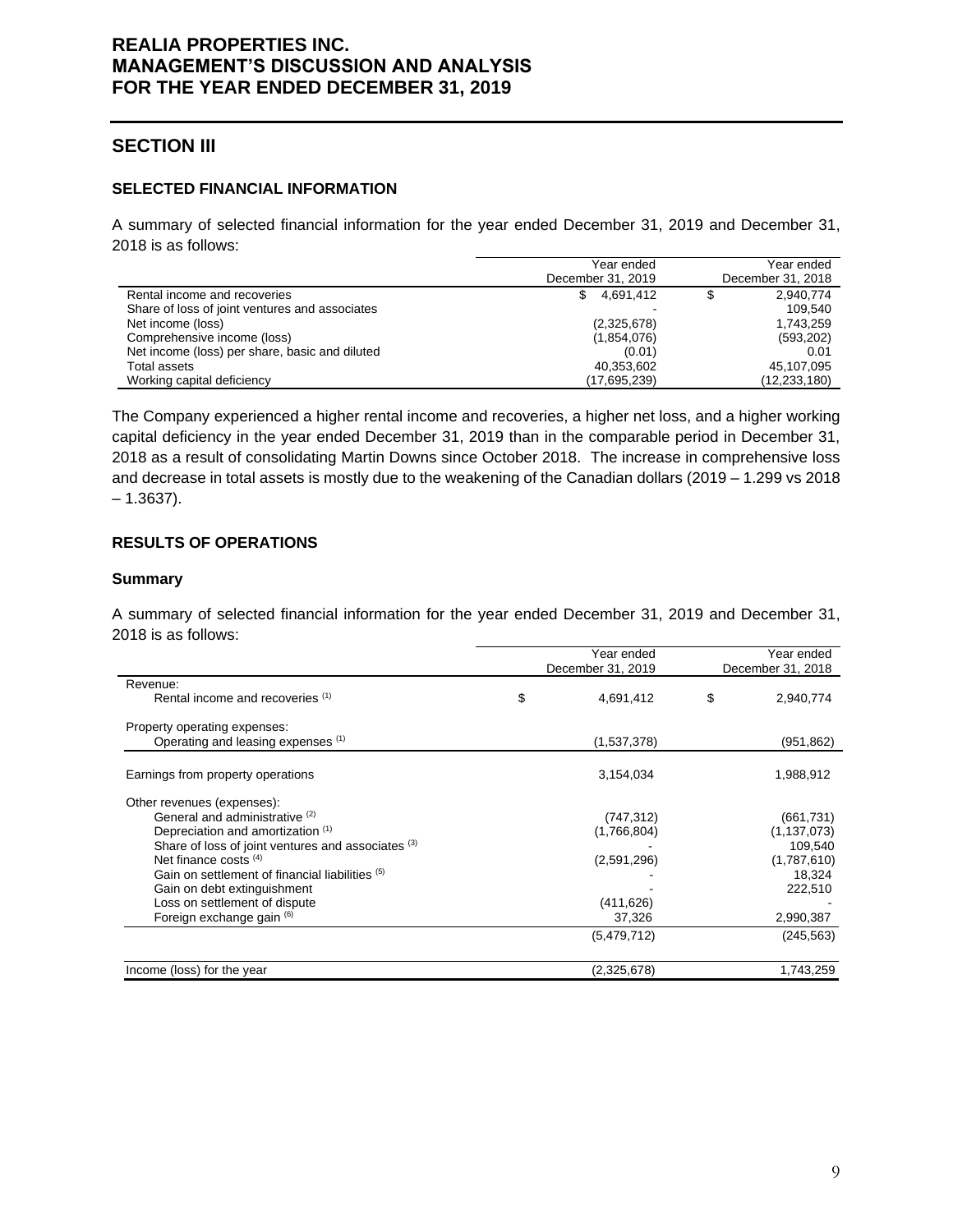## **TOTAL ASSETS**

Total assets as at December 31, 2019 included \$38,343,769 of investment properties, \$661,870 of mortgage reserve funds, \$803,021 of cash, \$488,352 of accounts receivable and \$56,590 of prepaid expenses and deposits.

- 1. Due to the Company's acquisition of additional ownership interest in Martin Downs (9% interest acquisition in August 2018 and 41% interest acquisition in October 2018), the Company is now responsible for a greater portion of revenue and expenses.
- 2. General and administrative expenses increased in 2019 primary due to increased legal services.
- 3. The Company did not hold any interests in joint ventures and associates in 2019.
- 4. Net finance costs increased in 2019 as a result of consolidating Martin Downs since October 2018.
- 5. Loss on settlement of former directors' dispute.
- 6. Decreased in foreign exchange gain is a result of the strengthening of the Canadian dollar against the US dollar in 2019.

## **LIQUIDITY, WORKING CAPITAL**

As at December 31, 2019, the Company had a working capital deficiency of \$17,695,239 (December 31, 2018 – working capital deficiency of \$12,233,180).

The net increase in working capital deficiency from December 31, 2018 to December 31, 2019 is due primarily to consolidation of Martin Downs with a mortgage payable of \$11,671,515 net of transaction costs due February 29, 2020, and the reclassification of convertible debt of \$4,375,450 net of transaction costs from long-term liability in December 31, 2018 to current liability in December 31, 2019 due September 30, 2020.

## **SELECTED QUARTERLY INFORMATION - MOST RECENT EIGHT QUARTERS**

A summary of selected quarterly financial information for the most recent eight quarters is as follows:

|                          | 2019 |           |  |             |  |            | 2018       |  |             |  |           |  |            |          |
|--------------------------|------|-----------|--|-------------|--|------------|------------|--|-------------|--|-----------|--|------------|----------|
|                          | Q4   |           |  | Q3          |  | Q2         | Q1         |  | Q4          |  | Q3        |  | Q2         | Q1       |
| Net income (loss)        |      | 2,182     |  | (963, 837)  |  | (601, 558) | (762, 465) |  | (381.187)   |  | .830.515  |  | (135, 428) | 429,359  |
| Comprehensive income     |      |           |  |             |  |            |            |  |             |  |           |  |            |          |
| (loss)                   |      | (20, 800) |  | (1.038.297) |  | (374.651)  | (420, 329) |  | (3.655.803) |  | 3.200.426 |  | (66, 983)  | (71,842) |
| Net income (loss) per    |      |           |  |             |  |            |            |  |             |  |           |  |            |          |
| share, basic and diluted |      | 0.00      |  | 0.00        |  | 0.00       | 0.00       |  | 0.00        |  | 0.01      |  | 0.00       | 0.00     |

In the first quarter ended March 31, 2019, the Company experienced a net loss and higher comprehensive loss than in the comparable period in March 31, 2018 due primarily from the consolidation of Martin Downs.

In the second quarter ended June 30, 2019, the Company experienced a higher net loss and comprehensive loss than in the comparable period in June 30, 2018 due primarily from the consolidation of Martin Downs.

In the third quarter ended September 30, 2019, the Company experienced a higher net loss and comprehensive loss than in the comparable period in September 30, 2018 due primarily from the consolidation of Martin Downs, increased legal fees and strengthening of the Canadian dollars.

The results for the year ended December 31, 2019 are previously described under Results of Operations.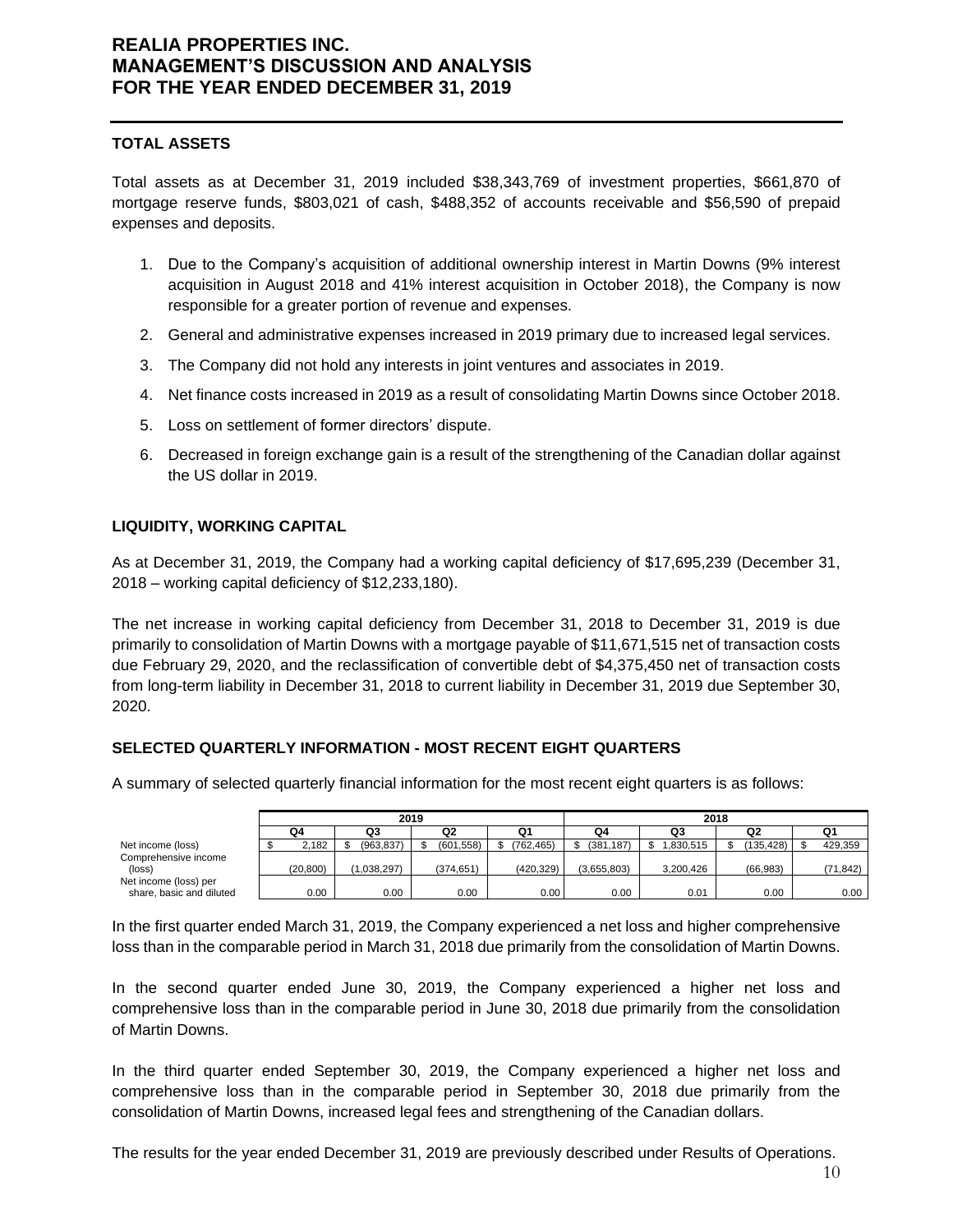## **SECTION IV**

### **CRITICAL ACCOUNTING ESTIMATES**

The preparation of the financial statements in conformity with IFRS requires management to make judgments, estimates and assumptions that effect the reported amounts in the financial statements. Management bases its judgments, estimates and assumptions on factors it believes to be reasonable in the circumstances, but which may be inherently uncertain and unpredictable. The uncertainty of these judgments, assumptions and estimates could results in actual results that differ from the estimates and outcomes that require a material adjustment to the carrying amount of assets and liabilities in the future.

(a) Judgements:

The following are critical accounting judgments that have been made in applying the Company's accounting policies:

(i) Business combinations:

The Company acquires interests in entities that own investment properties. At the time of acquisition, the Company considers whether the acquisition represents a business combination or acquisition of a group of assets and liabilities. The Company accounts for an acquisition as a business combination where an integrated set of activities is acquired in addition to the investment property. When the acquisition does not represent a business combination, it is accounted for as an acquisition of a group of assets and liabilities, and the acquisition cost is allocated to the assets and liabilities acquired based on their relative fair values at the acquisition date. The Company may elect to use the concentration test as permitted and defined in the amendment to IFRS 3 to assess if a transaction could be accounted for as an asset acquisition

(ii) Investment properties:

The Company's accounting policy relating to investment properties is described in note 3(d) of the Financial Statements. In applying this policy, judgment is applied to determine the significant components of each property, including the useful lives over which the componentized assets are to be amortized.

(iii) Going concern:

The assessment of the Company's ability to continue on a going concern basis, to obtain sufficient funds to cover ongoing operating expenses and to meet its obligations for the coming year involves a large part of judgment based on past experience and other factors, including expectations of future events that are considered reasonable in the circumstances.

## (b) Estimates:

The significant areas of estimation include the following:

(i) Fair value of the investment properties:

The fair value of investment properties disclosed in note 5 of the Financial Statements is determined by management.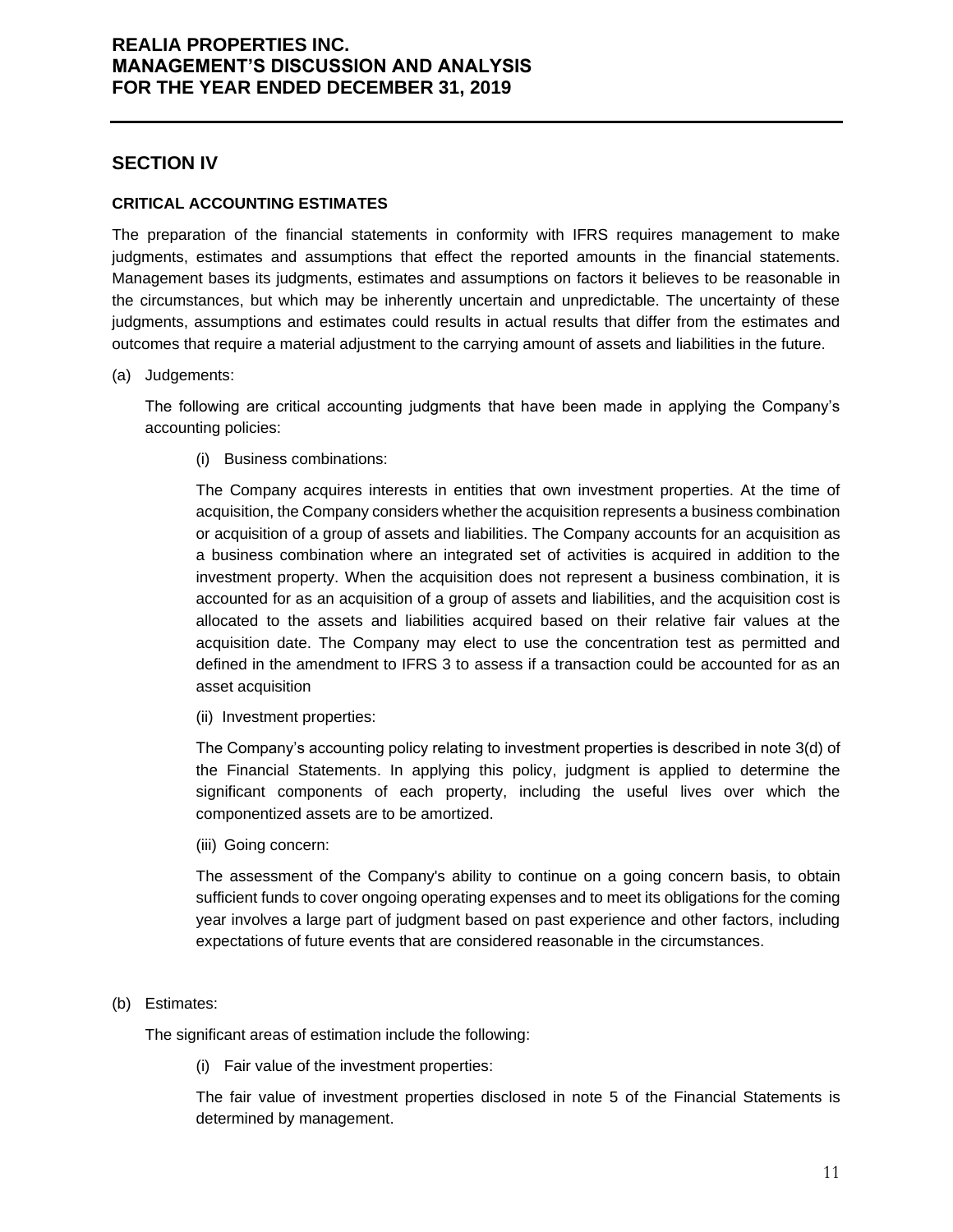The determination of the fair value of investment property requires the use of estimates such as future cash flows from assets (i.e., tenant profiles, future revenue streams and overall repair and condition of the property), discount rates applicable to those assets' cash flows and capitalization rates. These estimates are based on market conditions existing at the reporting date.

(ii) Convertible debentures:

For convertible debentures containing an equity component, the Company assesses the value of the debt component which is calculated at the estimated fair value of the future interest and principal payments due under the terms of the convertible debentures, using an estimated discount rate based on Management's estimated cost of capital.

For convertible debentures which do not contain an equity component, the Company is required to estimate the fair value of the embedded derivative liability which is calculated based on using a model which considers inputs requiring significant judgement.

## **NEW ACCOUNTING POLICIES ADOPTED IN THE CURRENT PERIOD**

### *IFRS 16 - Leases*

IFRS 16 was issued in January 2016 and applies to annual financial reporting periods beginning on or after January 1, 2019. IFRS 16 sets out the principles for the recognition, measurement, presentation and disclosure of leases. IFRS 16 replaces IAS 17, Leases, and related interpretations. IFRS 16 eliminates the classification of leases as either operating leases or finance leases as is required by IAS 17 and, instead, introduces a single lessee accounting model. All leases result in the lessee obtaining the right to use an asset at the start of the lease and incurring a financing obligation corresponding to the lease payments to be made over time.

The adoption of IFRS 16 did not have an impact on the Company's consolidated financial statements for the year ended December 31, 2019.

## **RISKS AND UNCERTAINTIES**

#### **General Business Risks**

The Company will be subject to general business risks and to risks inherent in the commercial real estate industry, including the ownership of real property. These risks include general economic and market factors, health crisis factors, tenant credit risk, local real estate conditions, competition, changes in government regulation, interest rates, the availability of equity and debt financing, environmental and tax related matters, availability of specialized trades people and reliance on key personnel. Any one of, or a combination of, these factors may adversely affect the financial position of the Company.

## **Real Property Ownership**

All real property investments are subject to elements of risk. Such investments are affected by general economic conditions, local real estate markets, the attractiveness of the properties to residents, supply and demand for space, and competition from other available space and various other factors.

The performance of the economy in the area in which Martin Downs Town Center, Metro Gateway Shopping Center, and 116<sup>th</sup> Street Center (collectively called the "Properties") are located affects occupancy, market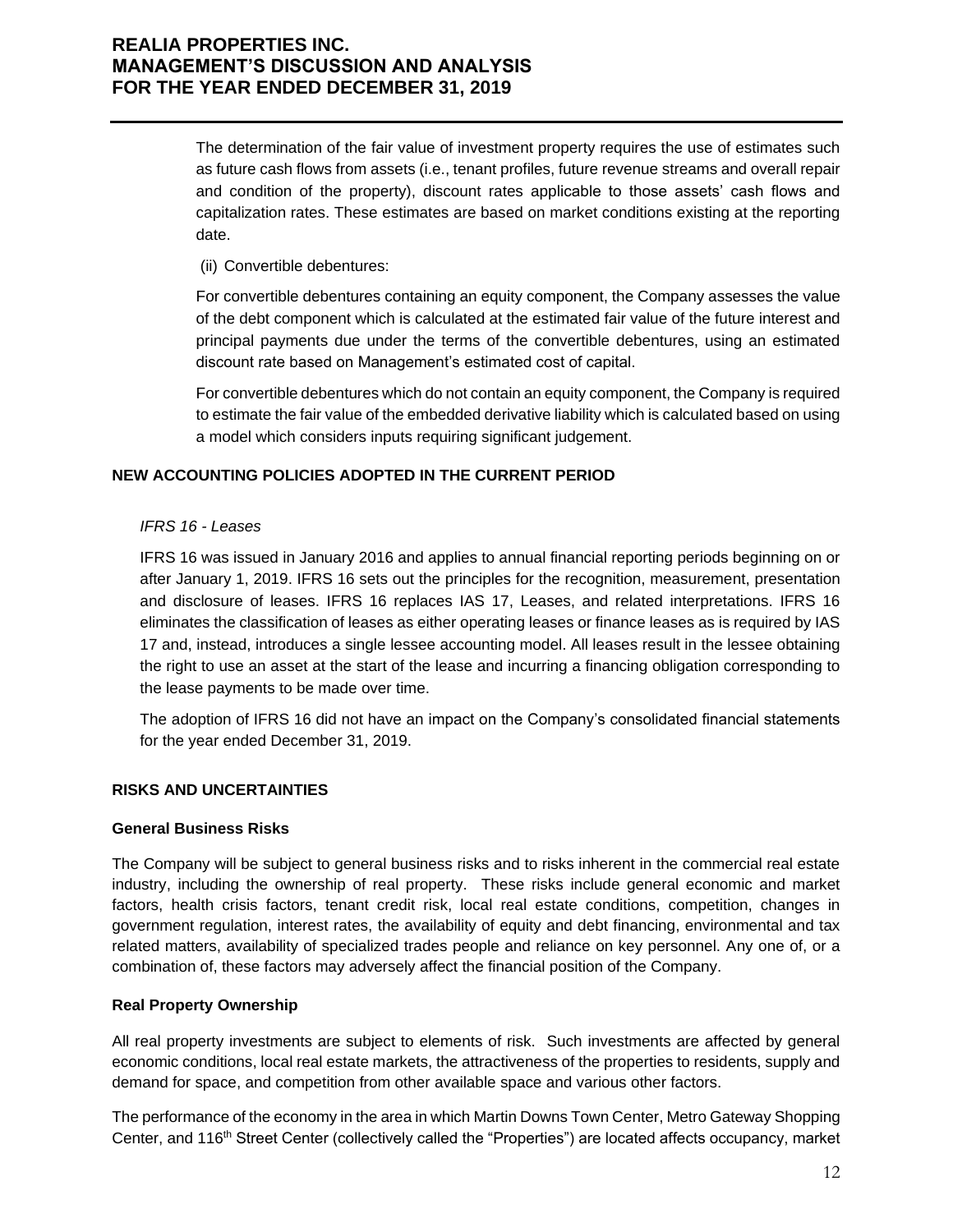rental rates and expenses. These factors consequently can have an impact on the future share of income/(loss) attributable to the Company from the Properties.

Other factors may further adversely affect the future value of the Properties. These factors include local conditions in the areas in which the Properties are located, such as an oversupply of commercial real estate properties or a reduction in the demand for commercial real estate properties, the attractiveness of the Properties to tenants, competition from other properties and the Company's ability to provide adequate facilities, maintenance, services and amenities. Operating costs, including real estate taxes, insurance and maintenance costs, and mortgage payments, if any, do not, in general, decline when circumstances cause a reduction in income from a property. The Company could sustain a loss as a result of foreclosure on the Properties if they are mortgaged to secure payment of indebtedness and the Company or its wholly-owned subsidiaries, as applicable, were unable to meet their mortgage payments. In addition, applicable laws, including tax laws, interest rate levels and the availability of financing also affect revenues from properties and real estate values generally.

### **Asset and Development Strategy**

It is intended that the Company's business strategy will involve expansion through acquisitions that are in addition to the Properties. These activities require the Company to identify acquisition candidates or investment opportunities that meet its criteria and are compatible with its growth strategy. The Company may not be successful in identifying commercial real estate properties that meet its acquisition criteria or in completing acquisitions or investments on satisfactory terms. Failure to identify or complete acquisitions will slow the Company's growth. The Company could also face significant competition for acquisitions opportunities. Some of the Company's competitors have greater financial resources than the Company and, accordingly, have a greater ability to borrow funds to acquire and develop properties. These competitors may also be willing and/or able to accept more risk than the Company can prudently manage, including risks with respect to the geographic concentration of investments and the payment of higher prices. This competition for investments may reduce the number of suitable investment opportunities available to the Company and may increase acquisition costs in certain areas where the Company's facilities are located or in areas targeted for growth and, as a result, may adversely affect the Company's operating results.

Even if the Company were successful in identifying suitable acquisitions projects, newly acquired properties may fail to perform as expected and management of the Company may underestimate the costs associated with the integration of the acquired properties. In addition, any expansions the Company undertakes in the future are subject to a number of risks, including, but not limited to, construction delays or cost overruns that may increase project costs, financing risks, the failure to meet anticipated occupancy or rent levels, failure to receive required zoning, land use and other governmental permits and authorizations and changes in applicable zoning and land use laws. If any of these problems occur, expansion costs for a project will increase, and there may be significant costs incurred for projects that are not completed. In deciding whether to acquire or expand a particular property, the Company will make certain assumptions regarding the expected future performance of that property.

It is intended that the Company will invest in new developments which carry a certain risk that projected financial returns may not be achieved and that cost overruns, or start-up losses may require further equity injections. The Company manages this risk through detailed evaluation of each development separately and ensuring certain criteria have been met, including an extensive supply and demand analysis and establishing capital participants.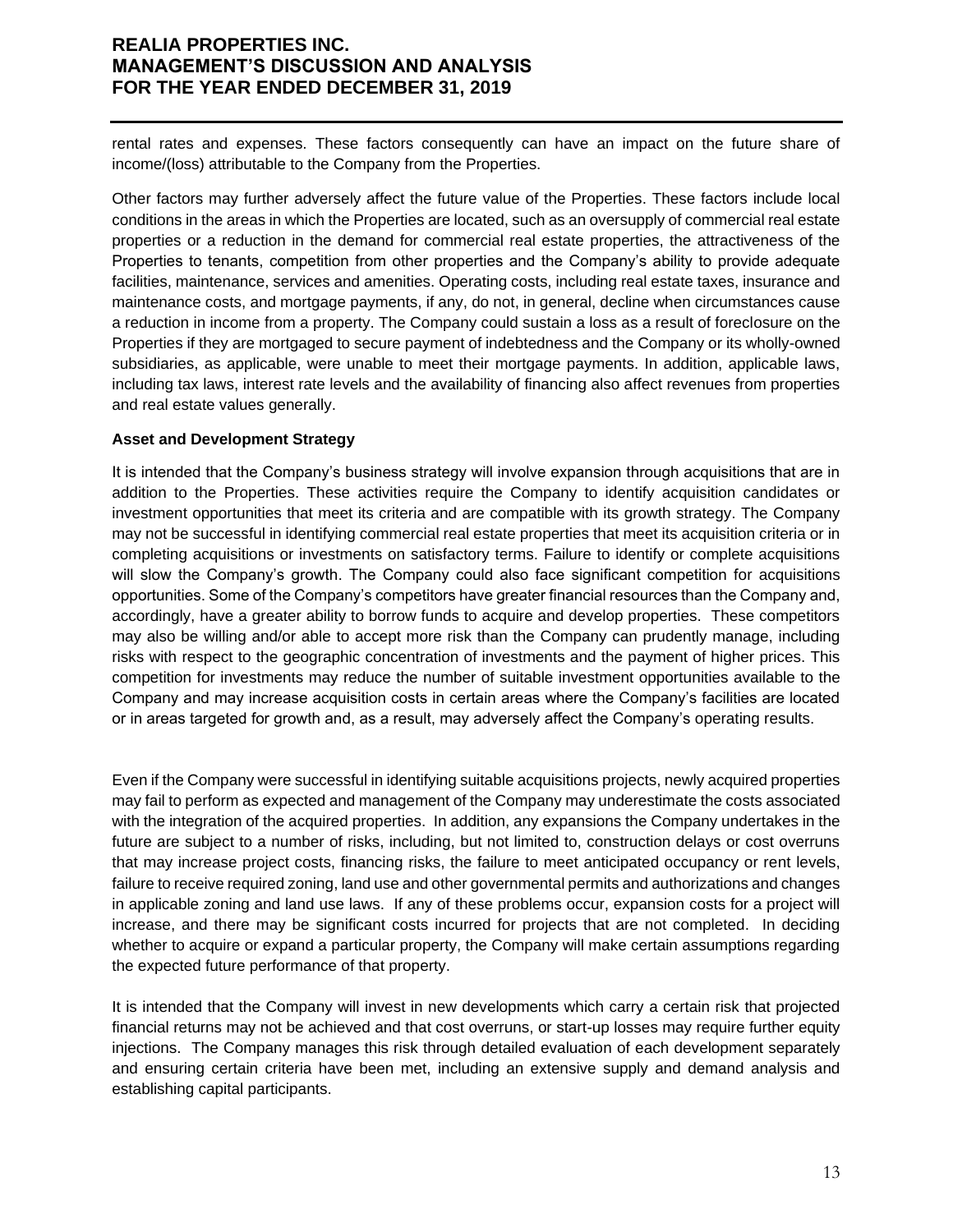#### **Joint Venture and Associate Investments**

The Company no longer has any interests in joint venture and associate investments as at December 31, 2019. The Company may however enter into arrangements with respect to other properties in the future. In any such arrangement, the Company may not be in a position to exercise sole decision-making authority regarding the properties owned through these arrangements. Investments may, under certain circumstances, involve risks not present when a third party is not involved, including the possibility that investment partners might become bankrupt or fail to fund their share of required capital contributions. Investment partners may have business interests or goals that are inconsistent with the Company's business interests or goals and may be in a position to take actions contrary to the Company's policies or objectives. Such investments also have the potential risk of impasse on strategic decisions, such as a sale, because neither the Company nor the investment partner would have full control over the arrangement. Any disputes that may arise between the Company and its investment partners could result in litigation or arbitration that could increase the Company's expenses and distract its officers and/or directors from focusing their time and effort on the Company's business. In addition, the Company might in certain circumstances be liable for the actions of its investment partners.

#### **Investment Concentration**

The Company will be susceptible to adverse markets in Palm City, Florida, Phoenix, Arizona, and Indianapolis, Indiana, the markets in which it is operating, such as changing demographics and other factors. Presently, the Company's depreciated book value interests in Martin Downs Town Center in Palm City, Florida account for 41% of the Company's real property assets, the Company's interest in Metro Gateway in Phoenix, Arizona account for 28% of the Company's real property assets and the Company's interest in 116<sup>th</sup> Street in Indianapolis, Indiana accounts for 31% of the Company's real property assets. As a result of this concentration of assets, the Company will be particularly susceptible to adverse market conditions in these regions. Any adverse economic or real estate markets in the areas in which the Properties are located, or in the future in any of the other markets in which the Company operates, or any decrease in demand for commercial real estate resulting from the local economy or demographics could adversely affect the rental revenues . This effect could impair the ability of the assets to service their debt obligations and generate stable positive cash flow from operations to generate a return for the Company.

#### **Illiquidity**

Real property investments tend to be relatively illiquid, with the degree of liquidity generally fluctuating in relation to demand for and the perceived desirability of such investments.

#### **Uninsured Losses**

Martin Downs Town Center, Metro Gateway Shopping Center and 116<sup>th</sup> Street Center will carry comprehensive general liability, fire, flood, extended coverage and rental loss insurance with policy specifications, limits and deductibles customarily carried for properties similar to the Properties. There are, however, certain types of risks, generally of a catastrophic nature, such as wars or environmental contamination, which are either uninsurable or not insurable on an economically viable basis. Should an uninsured or under-insured loss occur, the Company could lose its investment in, and anticipated profits and cash flows from the Properties.

## **Environmental Risk**

As an indirect owner of real property in the United States, the Company is subject to various federal, state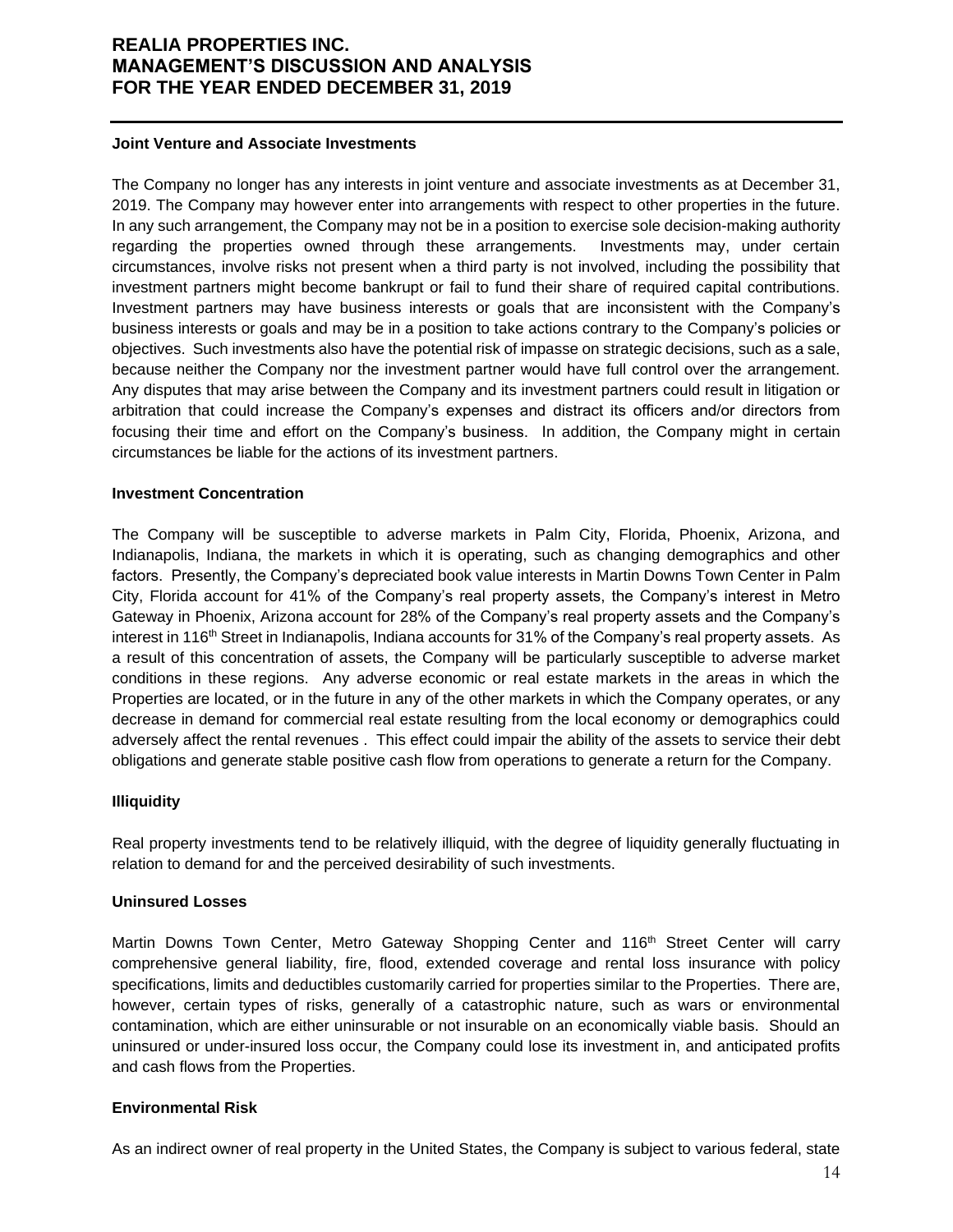and municipal laws relating to environmental matters. Such laws provide that the Company could be liable for the costs of removal of certain hazardous substances and repair of certain hazardous locations. The failure to remove or remediate such substances or locations, if any, could adversely affect the Company's ability to sell such real estate or to borrow using such real estate as collateral and could potentially also result in claims against the Company.

Management is not aware of any material non-compliance with environmental laws with respect to the Properties. The Company is also not aware of any pending or threatened investigations or actions by environmental regulatory authorities in connection with the Properties. However, the Company cannot guarantee that any material environmental conditions do not or will not otherwise exist with respect to the Properties.

## **Public Market Risk**

It is not possible to predict the price at which the Shares will trade and there can be no assurance that an active trading market for the Shares will be sustained. The Shares will not necessarily trade at values determined solely by reference to the value of the underlying business of the Company or its assets. Accordingly, the Shares may trade at a premium or a discount to the value implied by the value of the Company's assets. The market price for the Shares may be affected by changes in general market conditions, fluctuations in the markets for equity securities and numerous other factors beyond the control of the Company.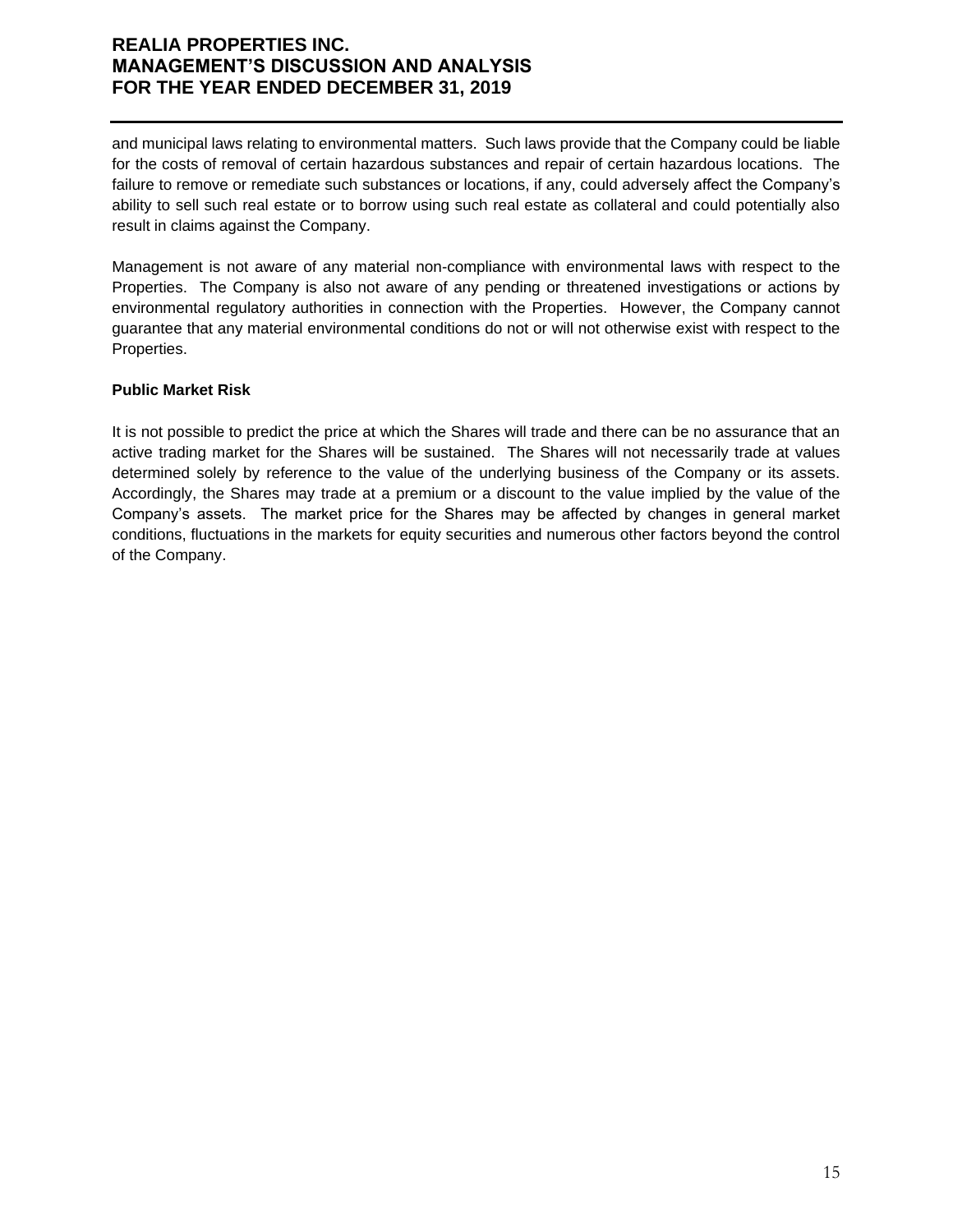### **Debt Financing**

The Company and its owned subsidiaries have incurred and may incur indebtedness in the future in connection with the acquisition or expansion of facilities and its business. The wholly owned subsidiaries may incur unsecured debt or mortgage debt by obtaining loans secured by some or all of their real estate properties or assets. The Company's wholly owned subsidiaries' debt may harm the Company's business and operating results by:

- requiring the wholly owned subsidiaries to use a substantial portion of their cash flow from operations to pay principal and interest, which will reduce the amount of cash available for generating a return to the Company, and thus, other purposes;
- limiting the Company's ability to borrow more money for operating or capital needs or to finance acquisitions in the future; and
- making the Company more vulnerable to economic and industry downturns and reducing its flexibility in responding to changing business and economic conditions.

In addition to the risks discussed above and those normally associated with debt financing, including the risk that the Company's and its wholly owned subsidiaries' cash flow will be insufficient to meet required payments of principal and interest, the Company will also be subject to the risk that the wholly owned subsidiaries will not be able to refinance potential future indebtedness on their properties and that the terms of any refinancing they could obtain would not be as favourable as the terms of their existing indebtedness. In addition, the financing arrangements of the Company may contain covenants that will restrict its ability to operate its business in certain ways. If the Company fails to comply with the restrictions in its financing arrangements, its lenders may be able to accelerate related debt as well as any other debt to which a crossdefault or cross-acceleration provision applies. A default could also allow creditors to foreclose, sell or realize on the property securing such debt or exercise other remedies against the Company. Credit facilities also typically require repayment of funds or cash flow sweeps when certain coverage ratios are not met. In connection with its financing arrangements, the Company expects that it will grant security interests over substantially all of its assets. If the Company is not able to meet its debt service obligations, it risks the loss of some or all of its assets to foreclosure or sale.

#### **Interest Fluctuations and Financing Risk**

The Company may finance future acquisitions in part with debt borrowings, which could bear interest at fixed or variable rates. The interest expense on any variable rate indebtedness of the Company will increase when interest rates increase. Interest rates are currently low relative to historical levels and may increase significantly in the future. A significant increase in interest expense could adversely affect the Company's results of operations.

#### **Failure to Obtain Additional Financing**

The Company may require additional financing in order to grow and expand its operations. It is possible that such financing will not be available or, if it is available, will not be available on favorable terms. Future financing may take many forms, including debt or equity financing, which could alter the debt-to-equity ratio of the Company or which could be dilutive to Shareholders.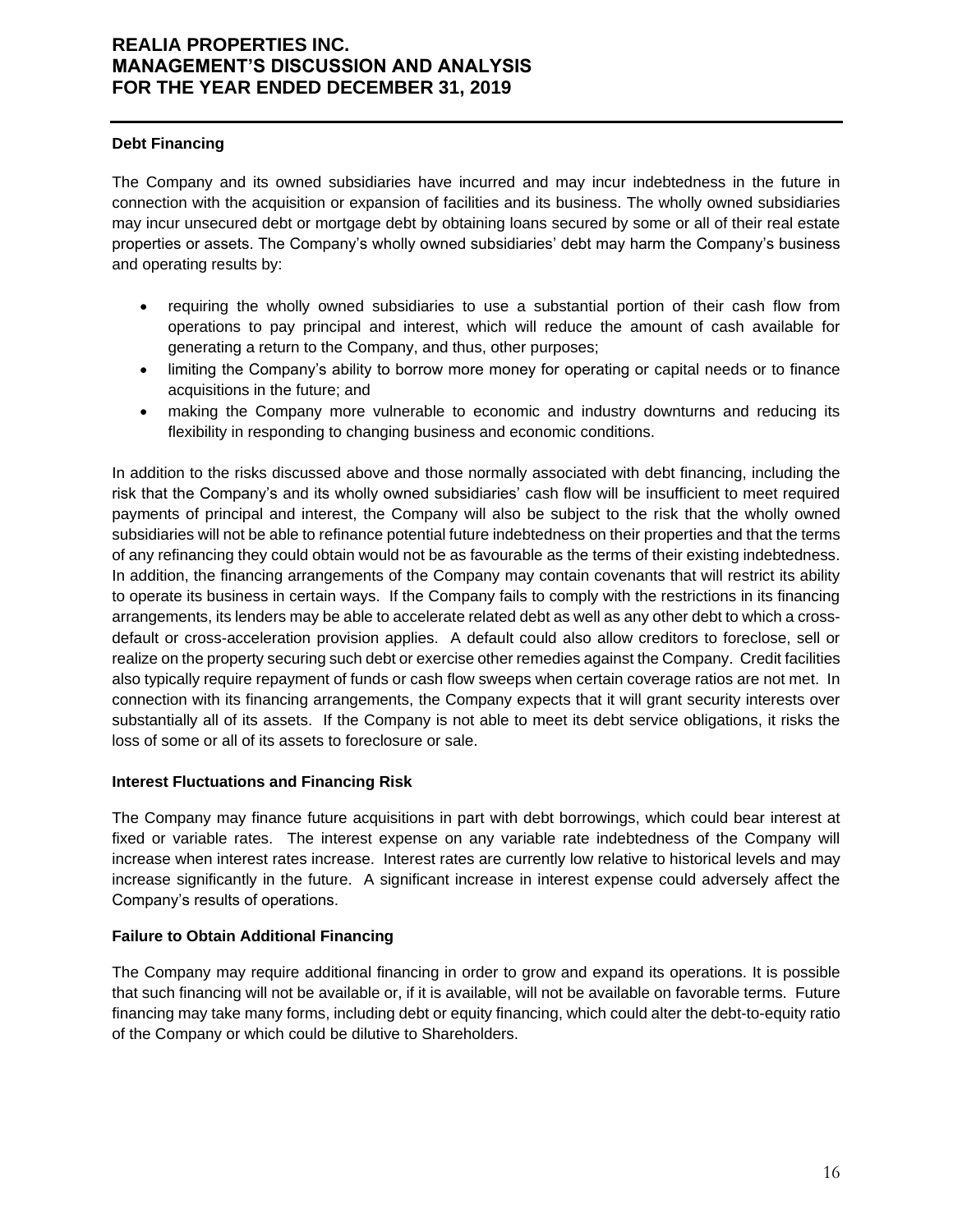### **Dilution**

The number of Shares that the Company is authorized to issue is unlimited. The directors of the Company will have the discretion to issue additional Shares in order to raise additional capital or in connection with future acquisitions, which may have a dilutive effect on Shareholders.

## **Potential Volatility of Share Price**

It is not possible to predict the price at which the Shares will trade and there can be no assurance that an active trading market for the Shares will be sustained. The market price of the Shares may be volatile and could be subject to wide fluctuations due to a number of factors, including but not limited to: (i) actual or anticipated fluctuations in the Company's results of operations; (ii) changes in estimates of the Company's future results of operations by management or securities analysts; and (iii) general industry changes. In addition, the financial markets have in the past experienced significant price and value fluctuations that have particularly affected the market prices of equity securities of many venture and real estate issuers and that sometimes have been unrelated to the operating performance of these companies. Broad market fluctuations, as well as economic conditions generally and in the real estate industry specifically, may adversely affect the market price of the Shares.

### **Limited Prior Public Market**

The Shares have a limited record of trading publicly on the Exchange. The Company cannot predict at what price the Shares will trade and there can be no assurance that an active trading market will be maintained. A publicly traded real estate company will not necessarily trade at values determined solely by reference to the underlying value of its real estate assets. Accordingly, the Shares may trade at a premium or a discount to values implied by valuations.

#### **Proposed Acquisitions**

There can be no assurance that the Company will complete further acquisitions of real property interests. Acquisitions of properties by the Company are subject to normal commercial risks and satisfaction of closing conditions that may include, among other things, lender approval, receipt of estoppel certificates and obtaining title insurance. Such acquisitions may not be completed or, if completed, may not be on the terms that are exactly the same as initially negotiated. In the event that the Company does not complete an acquisition, it may have an adverse effect on the operations and results of the Company in the future. There can also be no assurance that the Company will be able to identify and acquire additional real property interests on competitive terms or at all.

#### **Potential Conflicts of Interest**

Situations may arise where the interests of directors and officers may conflict with the interests of the Company. Conflicts, if any, will be subject to the procedures and remedies provided by the *Canadian Business Corporations Act*.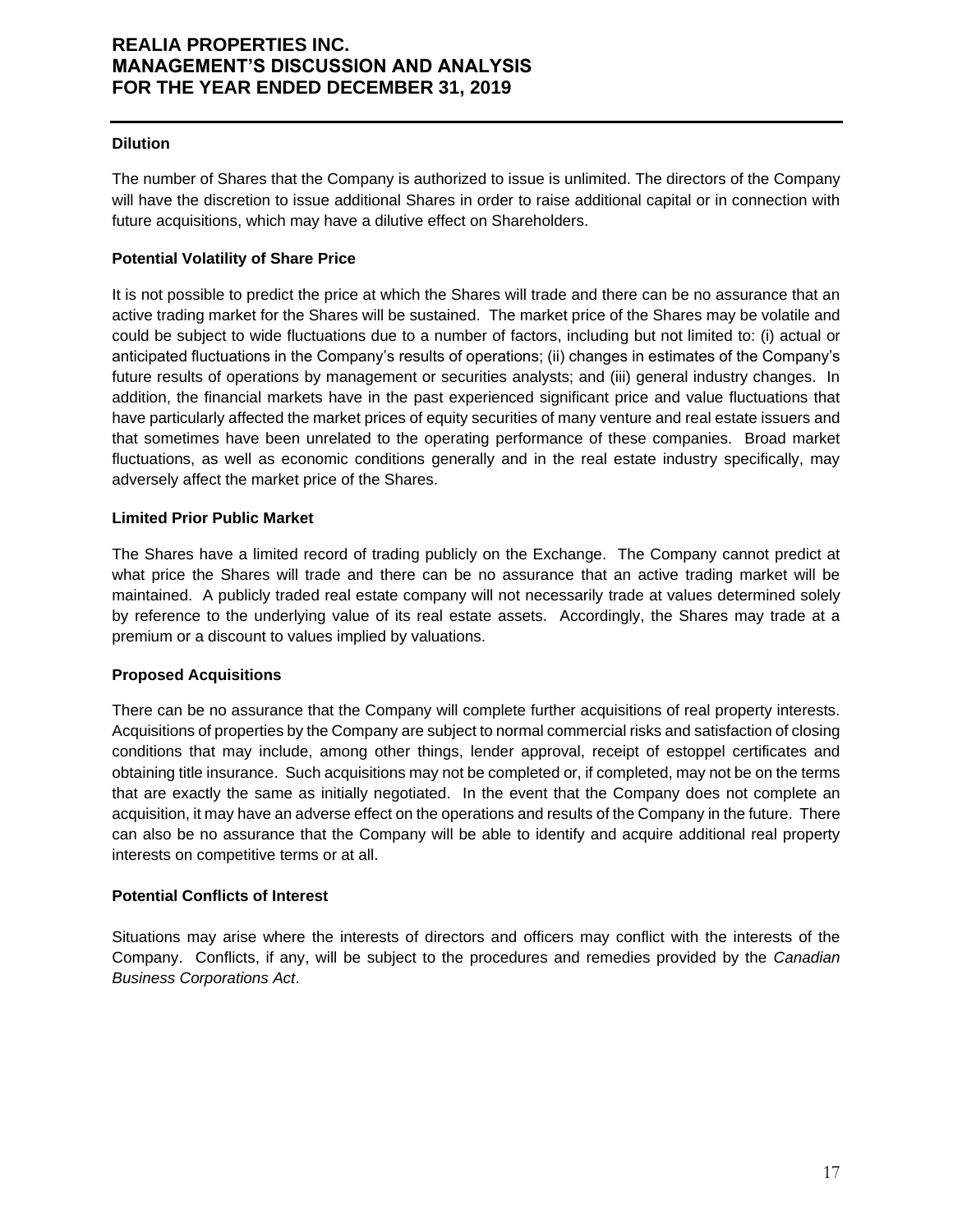## **Foreign Currency**

The results of operations of the Company are reported in Canadian dollars. The Company's operations are anticipated to be conducted almost exclusively in the United States. Any fluctuations in the value of the US dollar relative to the Canadian dollar may result in variations in the share of income/(loss) from wholly owned subsidiaries and joint ventures and associates and the net income of the Company. The Company does not plan on undertaking any hedging in order to mitigate its foreign currency risks.

As at December 31, 2019, the Canadian dollar equivalent of monetary assets and liabilities held by the Company that are denominated in U.S. dollars are as follows:

|                  | 2019       | 2018      |
|------------------|------------|-----------|
| Cash             | 9.359<br>S | 162,698   |
| Notes payable    | 1,299,000  | 1,302,000 |
| Accounts payable | 60,215     | 102,069   |

If the Canadian dollar had strengthened or weakened 5 percent against the U.S. dollar with all other variables held constant, the Company would have additional income from foreign exchange included in net income and equity for the year ended December 31, 2019 of approximately \$62,455 (2018 – \$68,146).

## **Foreign Political Risk**

The Properties are located in the United States and, as such, a substantial portion of the Company's business will be exposed to various degrees of political, economic and other risks and uncertainties. The Company's operations and investments may be affected by local political and economic developments, including expropriation, nationalization, invalidation of governmental orders, permits or agreements pertaining to property rights, political unrest, labour disputes, limitations on repatriation of earnings, limitations on foreign ownership, inability to obtain or delays in obtaining necessary permits, opposition to property development from local, environmental or other non-governmental organizations, government participation, royalties, duties, rates of exchange, high rates of inflation, price controls, exchange controls, currency fluctuations, taxation and changes in laws, regulations or policies as well as by laws and policies of Canada affecting foreign trade, investment and taxation.

## **Inability to Resell Shares**

There can be no assurance that an active and liquid market for the Shares will be developed and, if developed, will be maintained; and a holder of Shares may find it difficult to resell those Shares.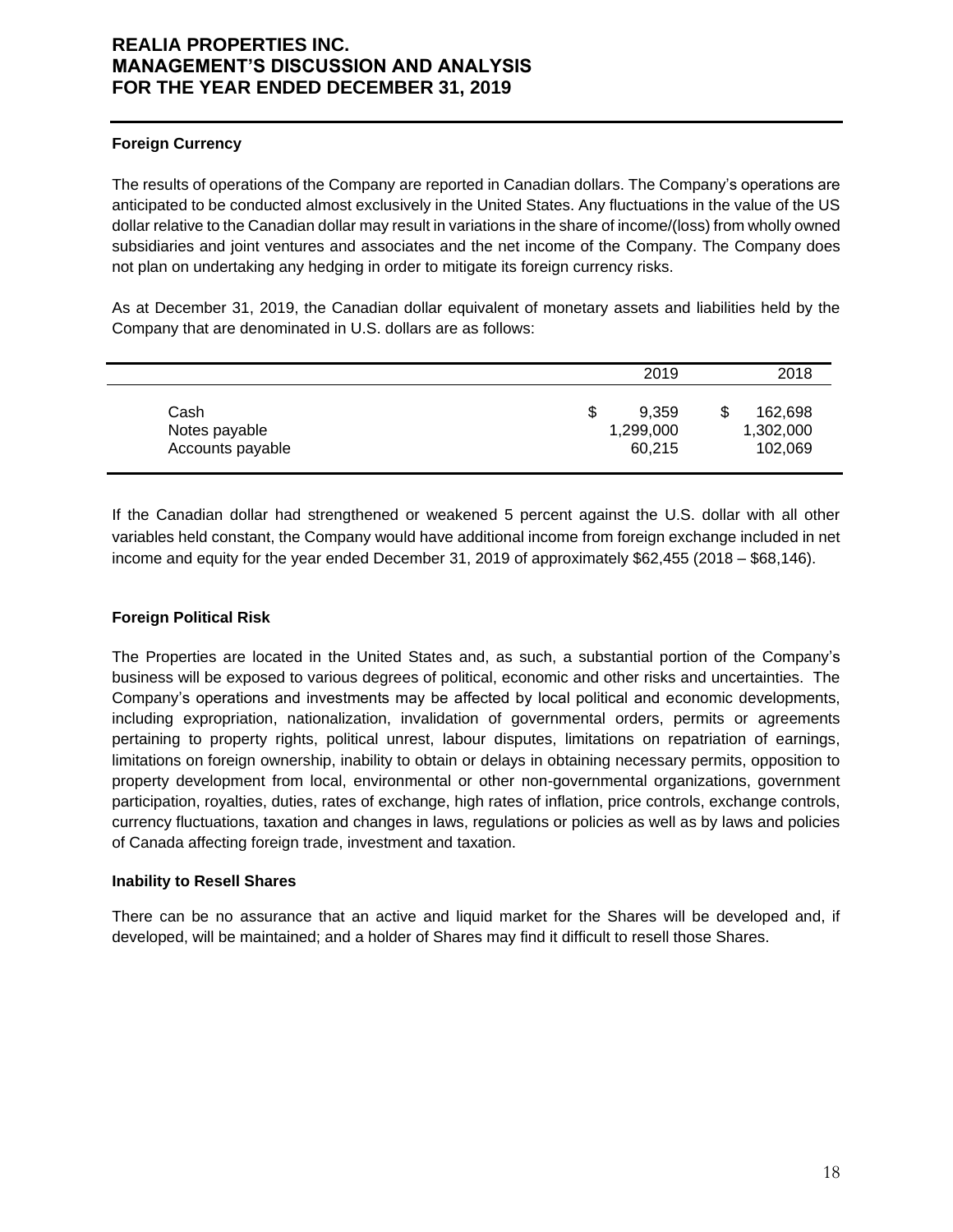### **RELATED PARTY TRANSACTIONS**

All of the related party disclosure below is identical to that contained in the financial statements.

### **Notes Payable**

|                                                                                      | 2019      |   | 2018                            |
|--------------------------------------------------------------------------------------|-----------|---|---------------------------------|
| TitanStar Finance Inc. (a)<br>Round Table Management (b)<br>Martin Downs GP, LLC (c) | 1,299,000 | S | 400,000<br>400,000<br>1,302,000 |
| Total notes payable                                                                  | 1,299,000 |   | \$2,102,000                     |

(a) On February 22, 2018, the Company entered into an agreement with TitanStar Finance Inc., a private company which, at the time, was related through common directors, to borrow an aggregate amount of \$400,000 for the purpose of funding working capital requirements, as a replacement of the residual \$400,000 due on a previously issued note payable.

The note payable bore interest at a fixed rate of 7.5% per annum commencing on the date that the lender advances any portion of the principal amount and ending until all indebtedness owing is repaid. The note was settled on September 20, 2019, as part of the litigation settlement.

(b) On February 23, 2018, the Company entered into an agreement with Round Table Management, a private company which, at the time, was related through common directors, to borrow an aggregate amount of \$400,000. Proceeds of the loan were used to settle outstanding indebtedness to another director.

The note payable bore interest at a fixed rate of 7.5% per annum commencing on the date that the lender advance any portion of the principal amount and ending until all indebtedness owing is repaid. The note was settled on September 20, 2019, as part of the litigation settlement.

(c) On August 31, 2018, concurring with the refinancing of the mortgage loan related to Martin Downs Town Center, the Company acquired an additional 9% interest in Martin Downs NSC, LLC from the Martin Downs GP, LLC, a private entity in which one of the officers is a partner for an amount of \$1,304,750 (\$1,000,000 USD).

Correspondingly, the US \$1,000,000 note payable to Martin Downs GP, LLC to finance the 9% ownership interest acquisition bears interest at a rate of 10%. The note matured August 30, 2019 and was ultimately extended to August 31, 2020. The Company may, from time to time, repay all or any part of the amount due subject to a prepayment fee equal to the outstanding debt service due through loan maturity..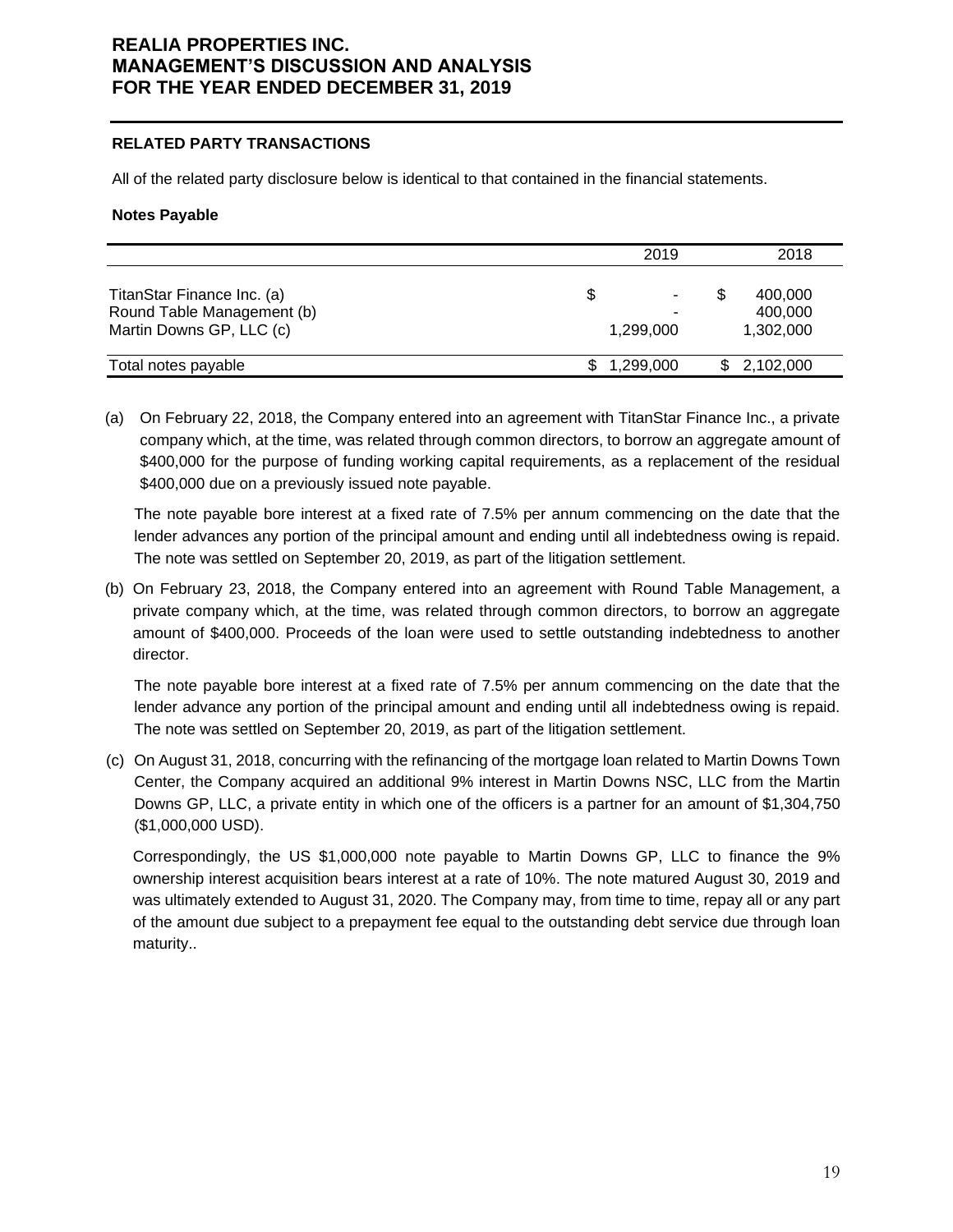|                                                                                                 | 2019 |    | 2018                       |
|-------------------------------------------------------------------------------------------------|------|----|----------------------------|
| Liability, beginning of year<br>Settlement of debt                                              | \$   | S  | 2,384,113<br>(2, 384, 113) |
| Liability, end of year                                                                          |      |    |                            |
| Transaction costs, beginning of year<br>Amortization of transaction costs<br>Settlement of debt |      |    |                            |
| Transaction costs, end of year                                                                  | -    |    |                            |
| Convertible debentures                                                                          |      | \$ |                            |

#### **Convertible Debentures – Related parties**

(a) On September 30, 2014, the Company closed a private placement of an aggregate principal amount of \$2.5 million convertible unsecured subordinated debentures which matured on September 30, 2019. The debentures were held by companies which were related by common directors. The interest owing on the debentures was modified from 9.0% to 7.5% per annum on October 22, 2014.

On January 10, 2018, the Company settled the \$2.5 million convertible unsecured subordinated debentures and payables to TitanStar Finance Inc. of \$740,044 (including Notes Payable of \$600,000, Loan facility of \$120,000, financing fees of \$15,000 and interest expense) from its share of the proceeds from the sale of DSC. The convertible unsecured subordinated debentures had a carrying value of \$2,384,113. As a result, the difference (net of transaction costs and accretion) of \$110,887 has been recorded as a loss on settlement of financial liabilities in the consolidated statement of income (loss) and comprehensive loss.

On January 22, 2018, the Company issued 523,116 common shares at a deemed price of \$0.10 per share to settle a total of \$52,311 of accrued interest on the convertible unsecured subordinated debenture. The shares were issued at a fair value of \$18,309. As a result, the difference of \$34,002 has been recorded as gain on settlement of financial liabilities in the consolidated statement of income (loss) and comprehensive loss.

For the year ended December 31, 2019, the Company incurred \$Nil (2018 - \$13,093) of interest on the convertible debentures due to related parties. The Company holds no convertible debentures – related parties as of December 31, 2019.

### **Other Related Party Balances and Transactions**

Other related party transactions and balances, not already disclosed include:

|                                                                                   |     | 2019               |    | 2018    |  |
|-----------------------------------------------------------------------------------|-----|--------------------|----|---------|--|
| Due to Hoche Private Equity Investors SARL (b) (c)<br>Due to Inovalis USA LLC (d) |     | 151,960<br>135,313 |    | 154.548 |  |
|                                                                                   | \$. | 287.273            | S. | 154.548 |  |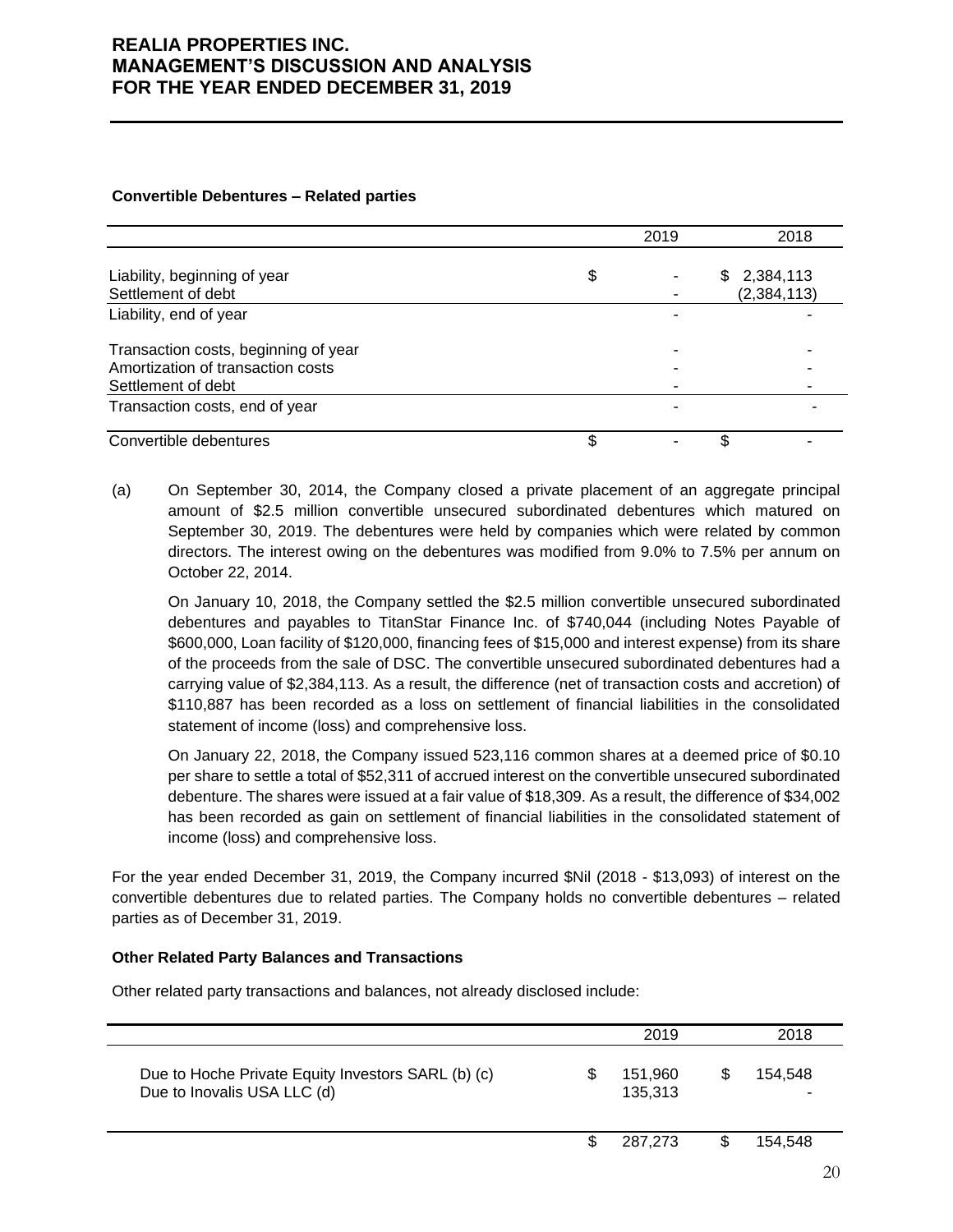Included in accounts payable and accrued liabilities is \$18,906 of accrued interest charges (2018 - \$7,592) owing to private companies related through common directors.

### (a) Key management personnel compensation

|                                         | 2019          |    | 2018   |
|-----------------------------------------|---------------|----|--------|
| Former CFO:                             |               |    |        |
| Consulting fees<br><b>Current CFO:</b>  | \$<br>۰       | \$ | 21,000 |
| Consulting fees<br>Corporate Secretary: | 79,737        |    | 44,340 |
| Consulting fees                         | 66,140        |    | 31,751 |
|                                         | \$<br>145,877 | S  | 97,091 |

Key management personnel include the members of the Board of Directors and executive officers of the Company.

(b) Loan facility:

On April 4, 2018, the Company obtained a loan facility for up to \$100,000. Under the terms of the loan facility, the Company may draw from time to time from April 4, 2018 to December 31, 2018, for the purpose of funding working capital requirements. Interest on any outstanding drawdowns will accrue at a fixed rate of 10% per annum, and is payable monthly. Outstanding indebtedness is payable on demand, subject to the terms and conditions of the loan facility, but will be subordinated by the Company's senior indebtedness to secured lenders. The loan facility is provided by a private company of which the Chief Executive Officer and Chairman of the Board of the Company is a principal. In consideration of providing the loan facility, the loan facility provider will receive \$3,000. The Company is currently pursuing negotiation for the extension of the maturity of the loan facility.

The Company drew \$100,000 in 2018 under this loan facility. The loan remains outstanding at December 31, 2019.

(c) Down payment:

On July 6, 2018, a private company of which the Chief Executive Officer and Chairman of the Board of the Company provided a \$52,336 (\$40,000USD) down payment for the refinance of the Martin Downs mortgage. The down payment will be repaid upon demand.

(d) Asset Management and Disposition Fees – Martin Downs:

On July 22, 2013, Martin Downs NSC, LLC entered into a management agreement with Inovalis USA LLC, pursuant to which Inovalis USA LLC provided management services to Martin Downs NSC, LLC, with respect to investment properties it holds. As payment for its service, Inovalis USA LLC was entitled, until October 31, 2018, to 1% of gross revenues collected, as asset management fees. Inovalis USA LLC was also entitled to a 1% disposition fee associated with the sale of its ownership interest in Martin Downs to the Company. On September 30, 2019, the Company formally terminated the management agreement with Inovalis USA LLC and the associated fees became due (management fee - \$84,700 (US\$63,975) and disposition fee – \$53,213 (US\$40,192).

Management of the Company does not receive any other fee than that described above. The Company's Chairman and CFO are entitled to receive incentive stock options under the Company's incentive stock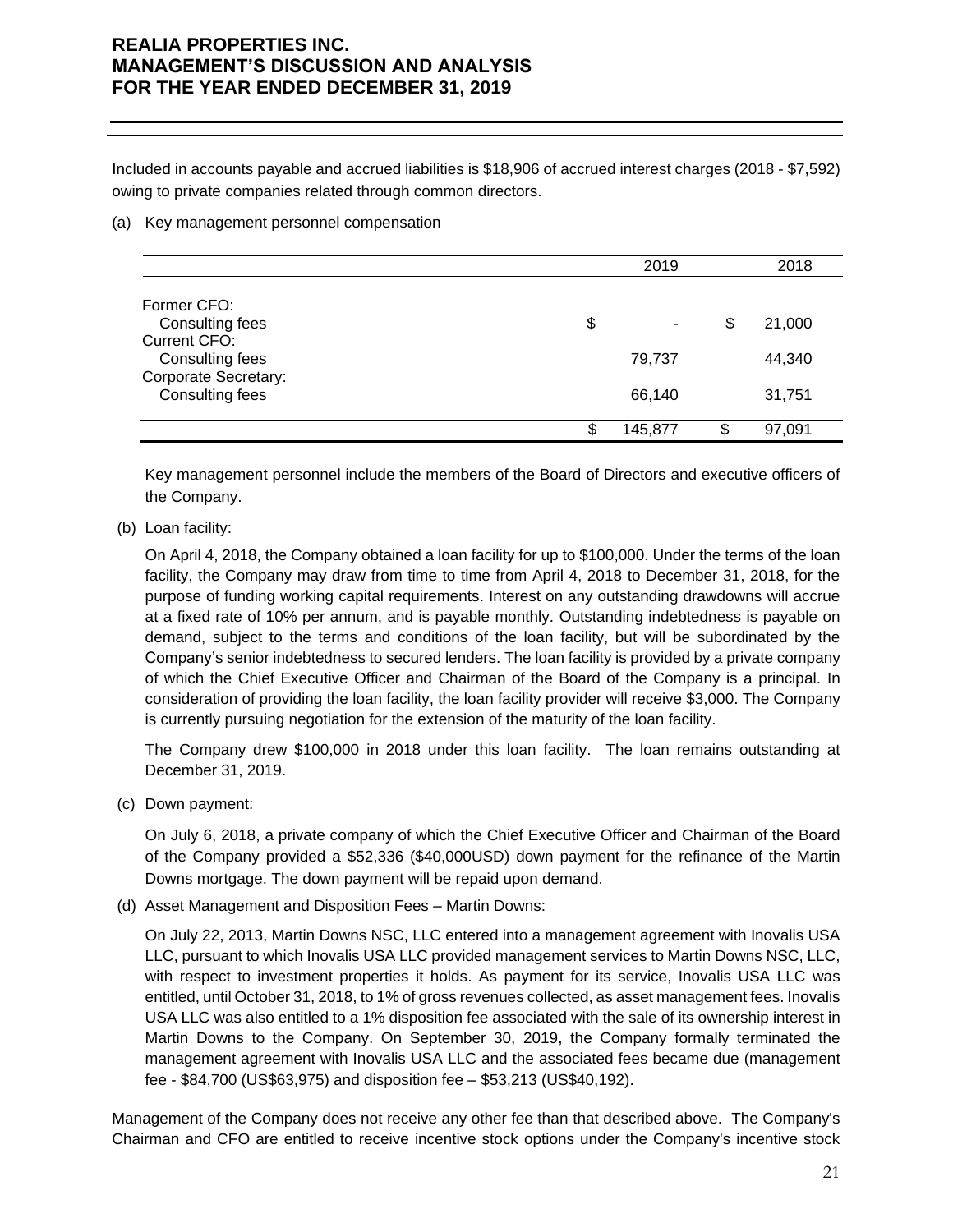option plan. The other directors of the Company also do not receive any cash fee and are entitled only to participate in the Company's incentive stock option plan. As such, the management and the directors of the Company will generally benefit only as shareholders and incentive stock option holders of the Company, benefitting only as other shareholders will benefit.

## **CONVERTIBLE DEBENTURES – NON-RELATED PARTIES**

|                                                                                                                    | 2019                        | 2018                              |
|--------------------------------------------------------------------------------------------------------------------|-----------------------------|-----------------------------------|
| Liability, beginning of year<br>Accretion                                                                          | 4,294,371<br>\$.<br>134,612 | \$<br>4,492,969<br>80,051         |
| Debt modification                                                                                                  |                             | (278,649)                         |
| Liability, end of year                                                                                             | 4,428,983                   | 4,294,371                         |
| Transaction costs, beginning of year<br>Amortization of transaction costs<br>Debt modification - transaction costs | (124,910)<br>71,377         | (134,167)<br>152,011<br>(142,754) |
| Transaction costs, end of year                                                                                     | (53, 533)                   | (124, 910)                        |
| Convertible debentures                                                                                             | 4,375,450<br>\$             | \$.<br>4,169,461                  |

The Company entered into a trust indenture on July 31, 2013 with BNY Trust Company of Canada under which the Company could issue convertible debentures to a maximum principal amount of \$11,500,000.

The convertible debentures are redeemable, unsecured, subordinated to senior indebtedness and were set to mature on September 30, 2018. Interest at the rate of 8.5% per annum is payable quarterly in arrears. The convertible debentures are convertible into common shares of the Company at \$0.08125 per share at any time prior to the close of business on the earlier of: (*i*) the date that is five days immediately preceding the maturity date, and (*ii*) if called for redemption, on the business day immediately preceding the date specified by the Company for the redemption of the convertible debentures.

Upon a change in control, the Company is required to make a redemption offer to all debenture holders equal to the principal amount plus accrued and unpaid interest and has the option to redeem all remaining debentures if 90% or more of the aggregate principal amount outstanding have been tendered for purchase under the redemption offer.

On September 28, 2018, the Debenture holders approved an Extraordinary Resolution authorizing (i) the maturity extension of the Debentures from September 30, 2018 to September 30, 2020; (ii) a reduction in the conversion price at which the Debenture may be converted into common shares of the Corporation from \$0.08125 to \$0.06 per common share; and (iii) an increase of the interest rate payable on the Debentures from 8.5% per annum to 9.5% per annum, which took effect as of October 1, 2018.

This transaction was accounted for as a debt extinguishment due to substantial modifications made to the original debt. Therefore, convertible debentures of \$4,542,000 as at September 28, 2018 were derecognized and a new liability of \$4,263,350 and an equity component of convertible debentures of \$278,649 were accounted for, resulting in a gain on debt extinguishment of \$222,510 in the consolidated statement of income (loss) and comprehensive loss. The Company determined the fair value of the new liability based on the net present value of future cash flows using a discount rate of 13%.

For the year ended December 31, 2019, the Company incurred \$431,490 (2018 - \$398,187) of interest on the convertible debentures, which is included in finance costs.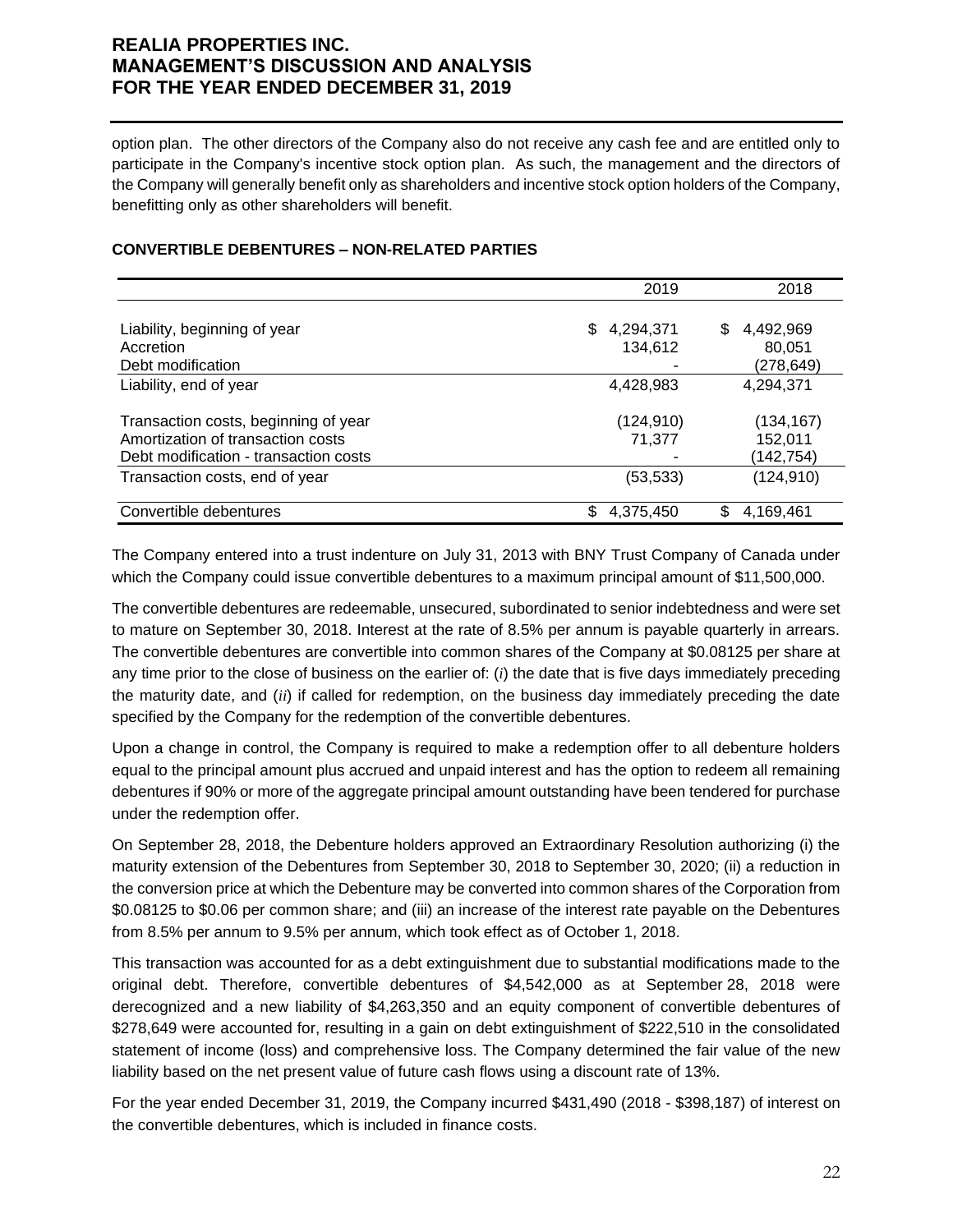As a condition of the convertible debentures, the Company is required to maintain a debt service coverage ratio. At the end of each fiscal quarter in 2019 and as of year-end 2019, the Company was in compliance with the covenant.

## **OUTSTANDING SHARE DATA**

As at December 31, 2019 and the date of this MD&A, the following is a description of the outstanding equity securities and convertible securities previously issued by the Company:

|                                                                | As at December 31.    | As at the date of this |
|----------------------------------------------------------------|-----------------------|------------------------|
|                                                                | 2019                  | MD&A                   |
| Voting or equity securities authorized                         | Unlimited             | Unlimited              |
| Securities convertible or exercisable into voting or equity    | Share options to      | Share options to       |
| securities - share options                                     | acquire up to         | acquire up to          |
|                                                                | 5,104,422 outstanding | 5,104,422 outstanding  |
|                                                                | common shares         | common shares          |
| Voting or equity securities issued and outstanding             | 255,221,137           | 255,221,137            |
|                                                                | common shares         | common shares          |
| Securities convertible or exercisable into voting or<br>equity |                       |                        |
| securities - directors and officers share options              | 360,000               | 360,000                |
| Total voting or equity securities issuable on conversion or    |                       |                        |
| exchange of outstanding securities                             | 360,000               | 360,000                |

## **ADDITIONAL DISCLOSURES FOR VENTURE ISSUERS WITH SIGNIFICANT EQUITY INVESTEES**

#### **CONTINGENCIES**

On July 19, 2018, the Company announced that a Notice of Civil Claim has been filed with the Supreme Court of British Columbia by its former directors and certain entities owned by the former directors against the Company and certain of its current shareholders and directors with respect to:

- an alleged breach of the Shareholder Agreement between the former directors of the Company and the Company
- an alleged breach of the Trade-Name License Agreement and the Domain Name License Agreement between the Company and a company owned by one of the former directors of the **Company**

The action sought, among other relief, a declaration that the former directors and their entities are no longer required to make any payments to the Company under a loan agreement that was entered into concurrently with the Shareholder Agreement

On August 24, 2018, the Company filed a Response to Civil Claim and a Counterclaim in the Supreme Court of British Columbia in response to the Notice of Civil Claim announced on July 19, 2018. The Company's position in the Response was that:

- it was not in breach of the Shareholder Agreement between the Plaintiffs, the Company and certain of its shareholders
- it was not in breach of the financing agreements between the Plaintiffs, the Company and certain of its shareholders
- it was not in breach of the Trade-Name License Agreement and the Domain Name License Agreement between the Company and TitanStar Investment Group Inc.